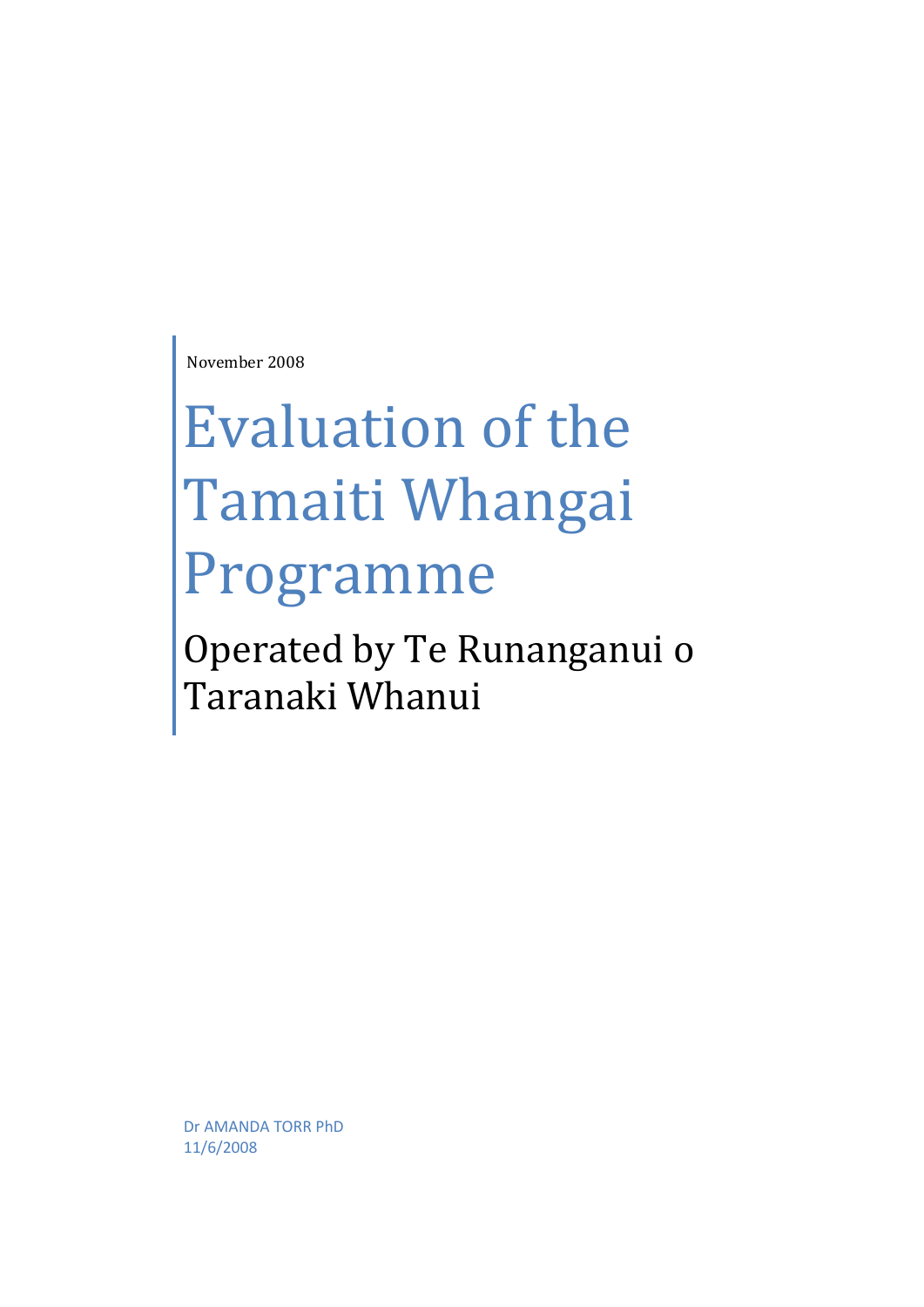

#### <span id="page-1-0"></span>**Acknowledgement**

I would like to acknowledge my sincere thanks to all those who agreed to be interviewed as part of this evaluation. It has been a privilege to be involved in this project and I wish you well for the future.

Dr Amanda Torr PhD

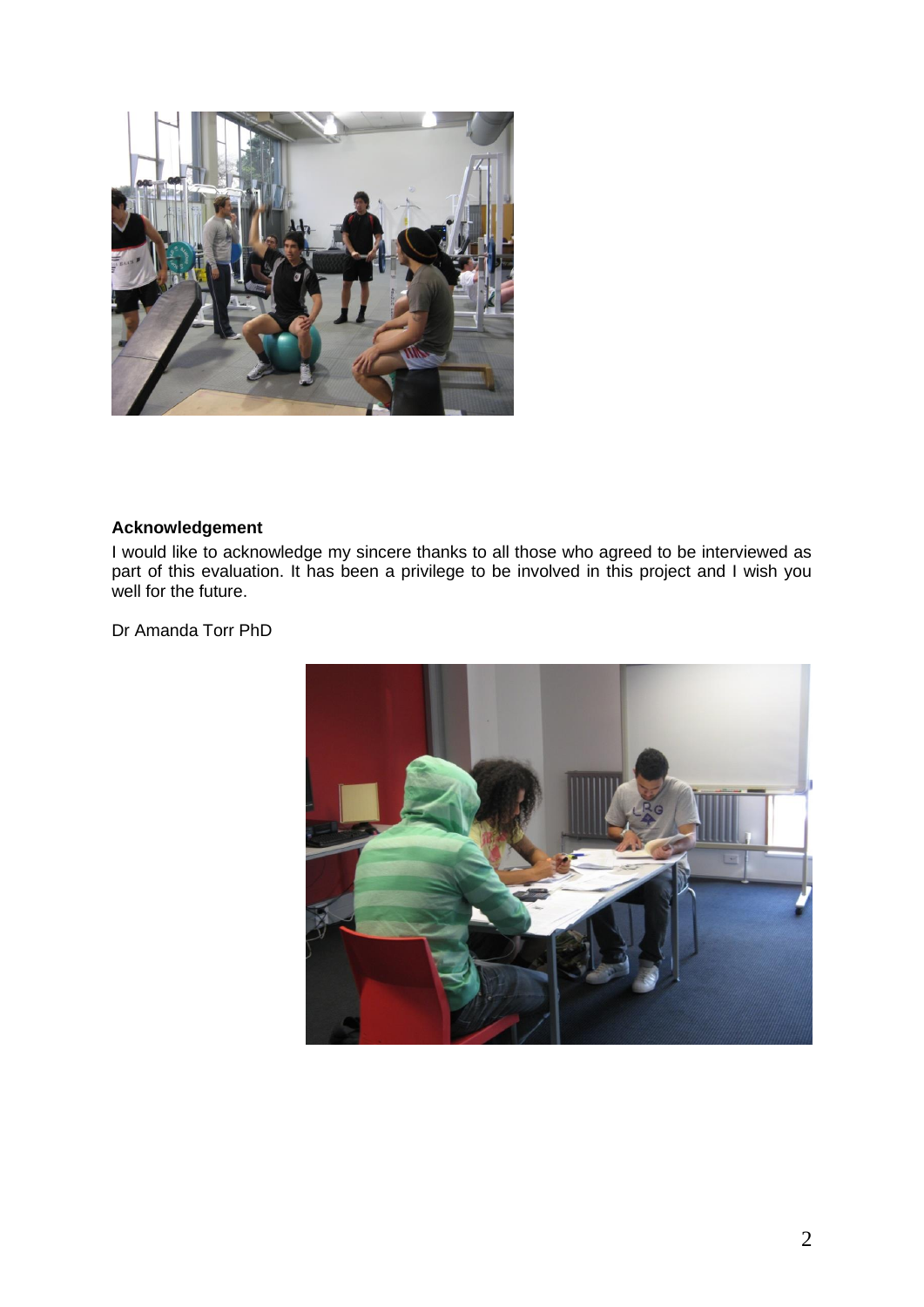# **Contents**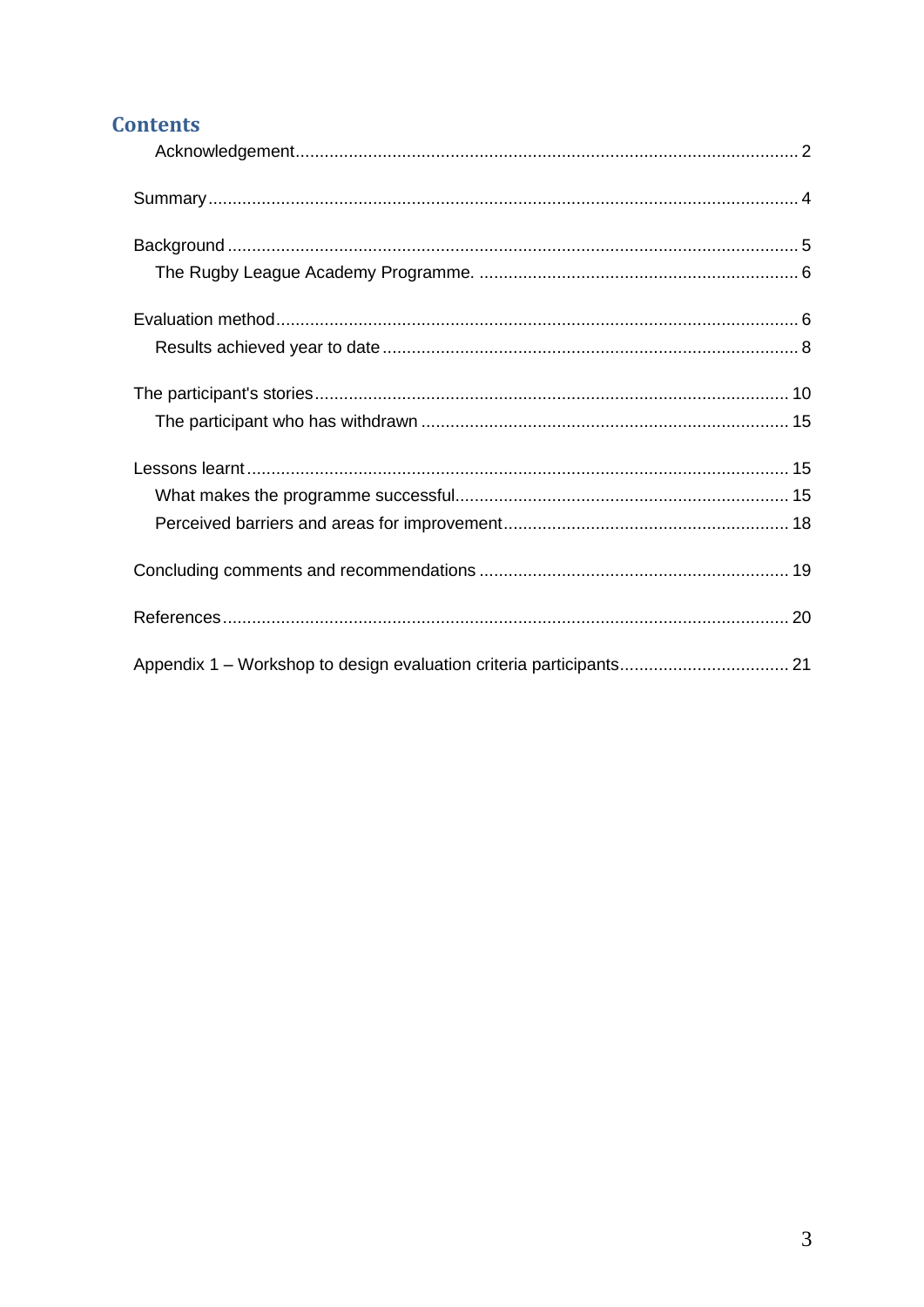# <span id="page-3-0"></span>*Summary*

Te Runanganui o Taranaki Whanui has developed and implemented a Tamaiti Whangai Programme in the Hutt Valley that is now in its fourth year of operation. The Tamaiti Whangai programme has four dimensions, one of which is a rugby league academy aimed at engaging 16 to 25 year olds in tertiary education. This evaluation report identifies the progress made in the first cohort of participants in the academy and identifies the success factors for the programme.

Thirteen participants made up the first cohort coming from as far afield as Gisborne, Waikato and Wanganui. They participants enrolled in a range of vocational qualifications and engaged concurrently in study and rugby league training, sharing their time approximately 60:40 between the two activities. Out-of-town participants were billeted with the programme leader/mentor and were encouraged to develop their life skills within a supportive whanau environment.

The evaluation shows that the programme has been very successful with 85% of participants retained in the programme and doing well both academically and in terms of sporting achievement. Two participants have left the programme, one to pursue employment opportunities and one through personal reasons.

Of the remaining eleven participants, all (100%) are achieving academically and all have made either Wellington or New Zealand representative Rugby League teams. In addition, participants have gained life skills including communication, self management, confidence, leadership, resilience (ability to deal effectively with disappointment), self awareness, teamwork, time management and ability to socialize without excessive reliance on alcohol or drugs.

The evaluation has identified that there are five success factors critical to the effectiveness of the programme:

- 1. A skilled programme leader or kaiwhakahau with mana and experience if the sporting arena;
- 2. A kaitiaki or guardian of the vision, in this case the runanga;
- 3. A kaupapa or common purpose, in this case rugby league;
- 4. A programme pedagogy based on whangai whanau principles;
- 5. An expert partner in the field of the endeavour, in this case an education partner Wellington Institute of Technology.

All these factors contribute to the success of the programme and must be present for the programme to succeed.

The runanga in partnership with Wellington Institute of Technology have developed an effective model to engage "at risk" youths in tertiary learning thereby supporting them to:

- Improve education attainment at a tertiary level
- Develop skills including employability, social and sporting skills;
- Improve their health outcomes by reducing reliance on alcohol and drugs and improving fitness and nutrition; and
- Enhancing community engagement through involvement with family and the development of leadership skills.

It is planned to develop and expand this Tamaiti Whangai model of working further in the future.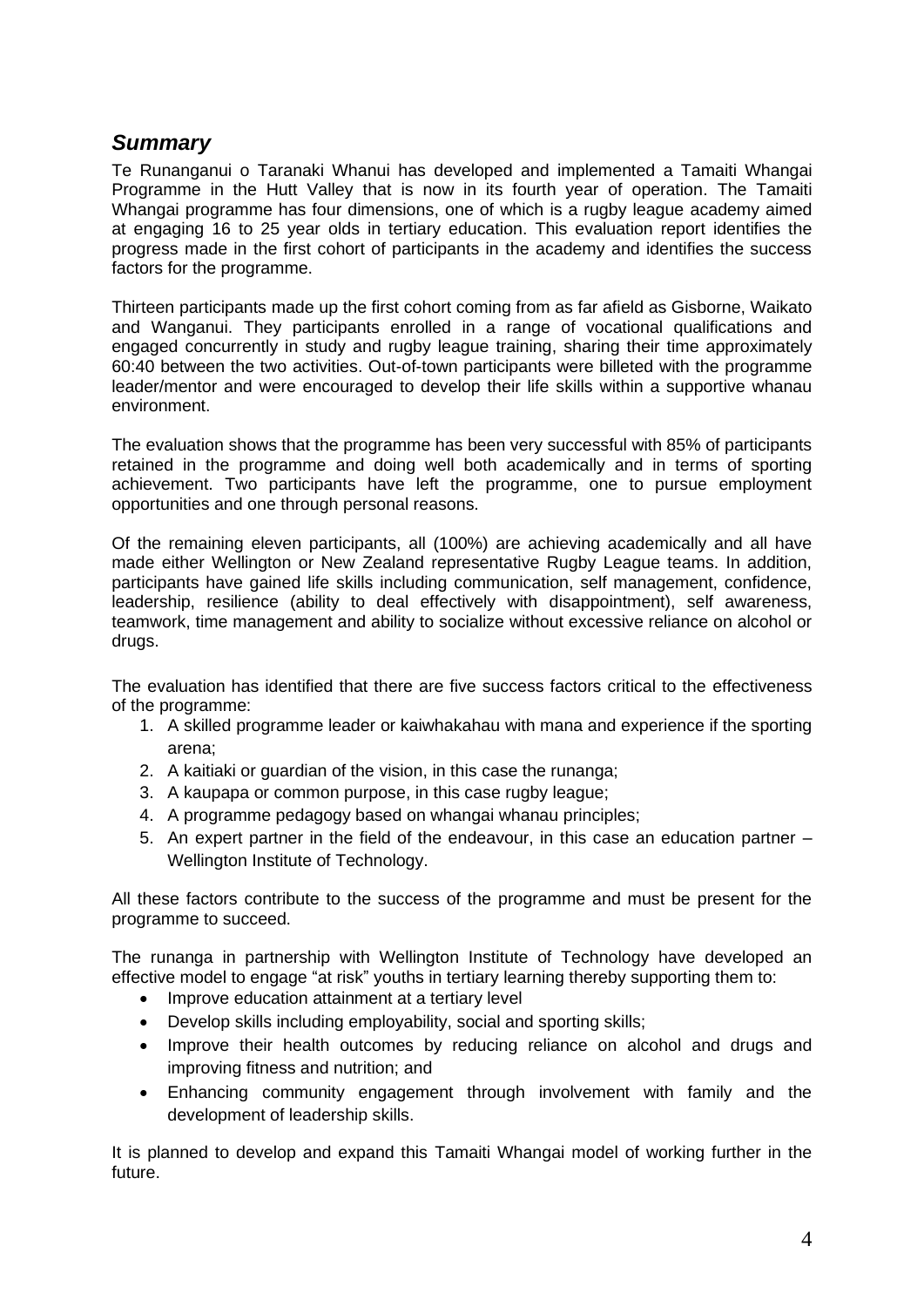# **Evaluation of the Tamaiti Whangai programme**

# *Operated by Te Runanganui o Taranaki Whanui*

### <span id="page-4-0"></span>*Background*

Te Runanganui o Taranaki Whanui has a strategic vision to use a whole of community development model, based on Maori whanau values and practices, to build cohesive, strong and vibrant communities. Using this vision, a Tamaiti Whangai<sup>1</sup> Programme has been developed and implemented by the runanga in the Hutt Valley and is now in its fourth year of operation. This Tamaiti Whangai programme is based on a whole of community approach and the principle that "the practice of supporting and nurturing children - remembering we are all children - responsible to, and for, each other" and aims to develop strong communities. It has four main dimensions of activity based on the age of whanau members – 0 to 5 years, 5 to 16 years, 16 to 25 years and 25+ years.

The Programme dimension focusing on 0 to 5 years builds strong and healthy families through supportive parenting and the provision of health services and has already been fully evaluated. The Programme dimensions implemented for the 5 to 25 age groups focus on Rangatahi development and education support in order to enhance participant's education outcomes; skills development; employment opportunities; and health outcomes, and to promote social cohesion and community development.

The Programme dimensions for these 5 to 25+ age groups are:

- **1. For the 5 to 16 age group:**
	- Holiday programmes for school students these are based in Wainuiomata, Naenae and Pomare have been operating for up to 4 years;
	- Homework centre's for after school support two are in operation and have been in place for 2 years; and
	- A mentoring programme which is currently under development.
- **2. For the 16 to 25 age group:**
	- A rugby league/ sports academy operating in partnership with Wellington Institute of Technology to develop skills and to provide a link to on-going tertiary study;
	- Rangatahi Maia scholarships that provide support for specific trades training; and
	- A mentoring programme that is based on the mentoring Rangatahi in schools model.

#### **3. For the 25+ age group:**

The development of Tamaita Whangai mentors/advocates and role models to support Rangatahi development. These participants complete level 3 to 5 programmes to develop their skills as mentors/leaders. Mentor/advocates work with Rangitahi to increase engagement with education and sport to develop skills leading to employment. In addition to this, mentors/advocates support whanau development by assisting rangitahi to actively participate within their whanau, hapu and iwi and provide a healthy and safe environment for whanau and tamariki.

Funding for the entire programme has been provided by a range of sources including Te Puni Kokiri and it is now being tested in three other communities – Wairoa, Turangi and Whangarei. Anecdotal information suggests that it has been successful. This evaluation seeks to formally review the effectiveness of the initiative implemented for the 16 to 25 age group, in particular the sports/rugby league academy, in supporting the achievement of the overall programme goals and vision.

<sup>&</sup>lt;sup>1</sup> Literally translated Tamaiti Whangai means "Nurturing Children".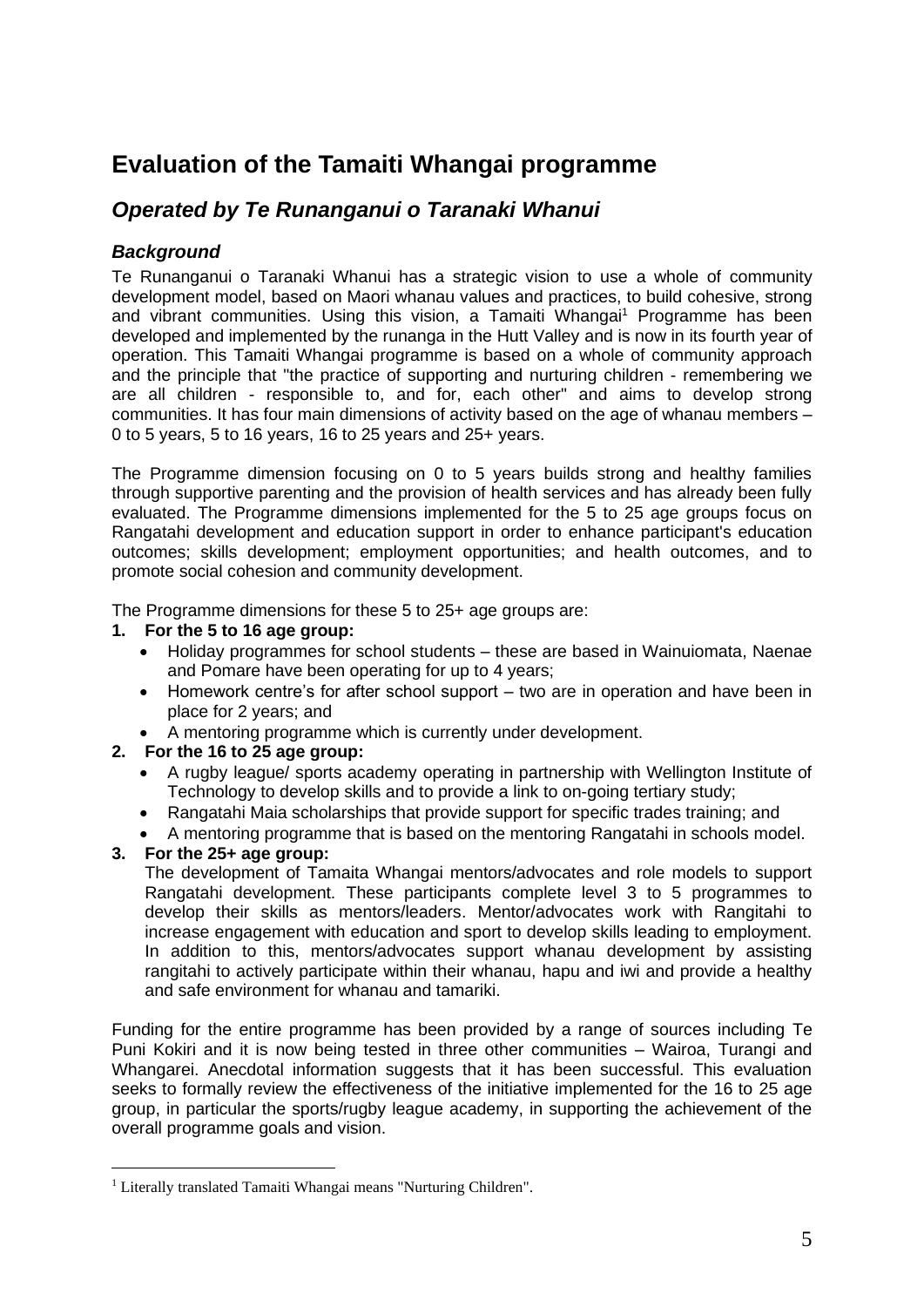#### <span id="page-5-0"></span>**The Rugby League Academy Programme.**

The Tamaiti Whangai programme based around the establishment of a sports academy for rugby league (Rugby League Academy programme) at the te Runanganui o Taranaki Whanui base at Waiwhetu was developed in partnership with WelTec and ran as a pilot in 2008. Thirteen students have participated in this pilot programme.

The students in the programme all participate in rugby league training and at the same time, study full-time towards a vocational qualifications. The participants split their time between training and study approximately 40%:60%.

Where students have additional learning requirements, for example developing their language, literacy and numeracy skills, these needs are identified and met by the Learning Support staff at WelTec. Eight of the 13 participants in 2008, approximately 60%, accessed this additional support.

#### <span id="page-5-1"></span>*Evaluation method*

The evaluation method used has been adapted from the Success Case Method developed by Robert O. Brinkerhoff (Brinkerhoff, 2003) that combines analysis of extreme groups with case study and story-telling. The Success Case Method differs from typical more quantitative methods in that it does not seek to learn about the "average" or modal participant in an initiative, It intentionally seeks the very best that a program is producing, to help determine if the value a program is capable of producing is worthwhile, and whether it is likely that it can be leveraged to a greater number of participants. A "success story" is not a testimonial or a critical review. It is a factual and verifiable account – citing evidence that would "stand up in court" – that demonstrates how and how valuably a person used some new method or tool or capability.

The evaluation method involved interviewing 10 of the 13 participants in the pilot sports academy programme and triangulating the "stories" from these interviews with interviews with tutors, and programme administrators and with quantitative data in relation to the student's academic and sporting achievements.

The interviews with the student participants were held in a group format enabling the participants to reflect on each other's input. The interviewer was independent of the programme. Notes were taken at the interviews but the sessions were not recorded. This was felt to be important to ensure that the interviewees would participate freely. No names were recorded and themes from the interviews were extracted and grouped.

#### **Determining what success looks like**

A workshop was held with the programme leaders and stakeholders prior to conducting the interviews aimed at identifying the successful outcomes from the progamme to be used as an evaluation framework. Participants at the workshop are listed in appendix 1.

As the overarching strategy in which the Tamati Whangai programmes for children and young adults between the ages of 5 and 25 are embedded is one of Rangatahi development, the workshop identified that successful outcomes of the programme have a number of elements. These are:

- 1. Improved education attainment at tertiary level;
- 2. Skills development including achieving sport, social and employability skills;
- 3. Increased employment and a consequent reduction in unemployment;
- 4. Improved health outcomes including a reduction in misuse of alcohol and drugs; and
- 5. Increased uptake of community development initiatives including participation in mentoring, support and advocacy activities undertaken by young people.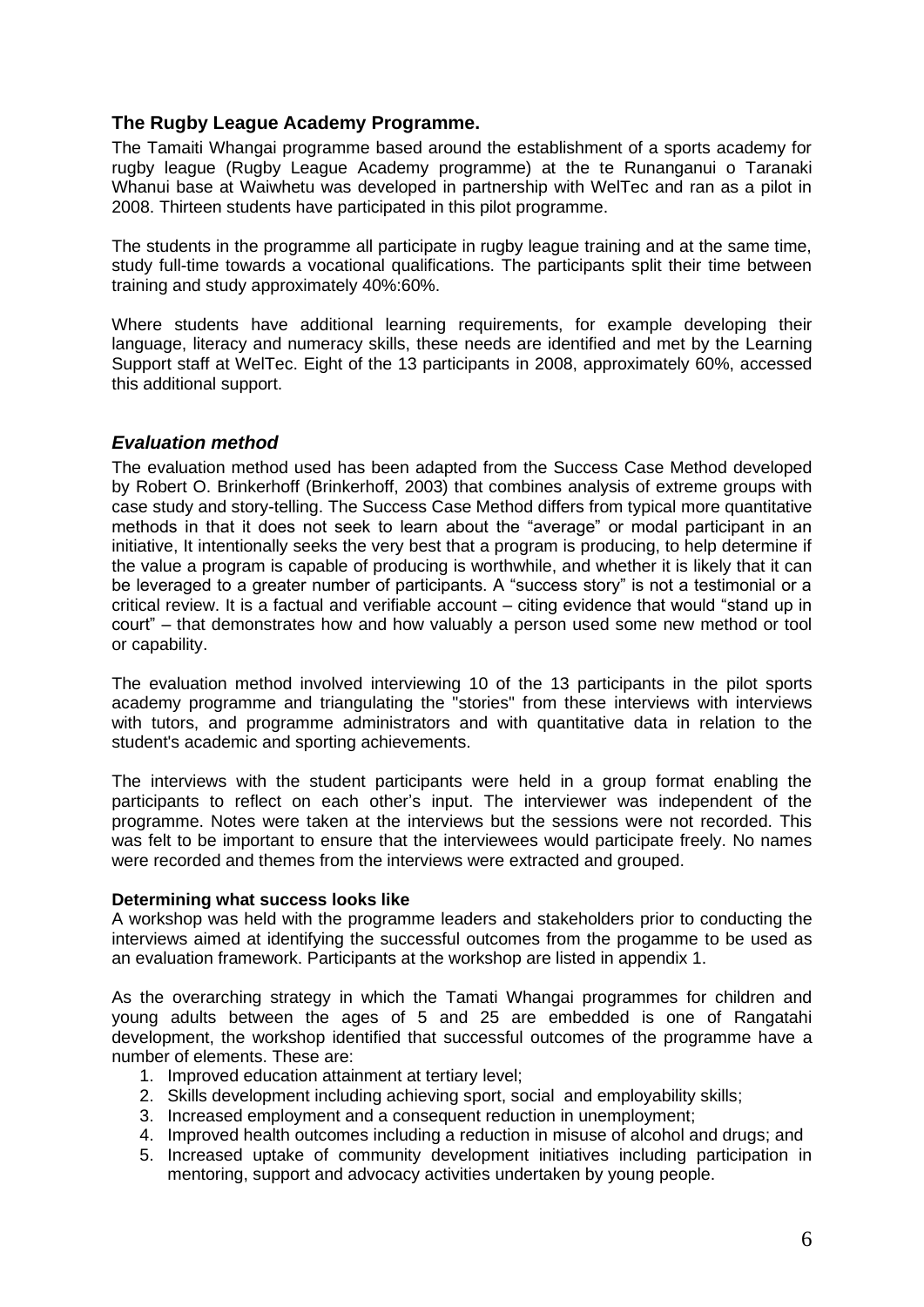These success outcomes were used to develop the questions used in the evaluation process.

#### **The participants**

The thirteen participants in the Pilot programme are aged between 16 and 19 and came from areas including the Hutt Valley, Levin, Wanganui, Gisborne, Hawera, and Waikato. Eight of those from outside the region (10), were billeted with the key programme leader/mentor, Dave Lomax who has been head coach for the rugby league portion of the programme, the advocate/mentor for the participants and with his wife, he has provided the home base that has been core to developing many of the life skills of the participants.

The qualifications being undertaken include:

- Certificate in Exercise and Recreation Skills L3
- Certificate in Exercise Science L5
- Certificate in Interactive Computing L4
- Pretrade Carpentry
- Certificate in Timber **Construction**
- Certificate in Electrotechnology L2; and
- Business Management.



#### **Participant profiles**

The following table provides the key information regarding the 13 participants including their personal goals:

| No.            | Age | <b>Prior Activity</b>                          | Hometown | <b>Academic Study 2008</b>                                                                                               | <b>Personal Goals</b>                                                                                                                                                                                                                             |
|----------------|-----|------------------------------------------------|----------|--------------------------------------------------------------------------------------------------------------------------|---------------------------------------------------------------------------------------------------------------------------------------------------------------------------------------------------------------------------------------------------|
| 1              | 18  | Student<br>Wanganui<br><b>High School</b>      | Wanganui | 1.<br>Certificate<br>in.<br>Exercise<br>and<br>Recreation skills L3<br>2. Certificate<br>in.<br>Interactive<br>Computing | • Achieve with studies.<br>• 5 year plan is to play rugby<br>league in Australia or England.<br>• Assist parents<br>with<br>their<br>business.<br>• Play Rugby League in teams<br>coached by current NZ Junior<br>Kiwi Coach                      |
| $\overline{2}$ | 18  | Freezing<br>Worker                             | Wanganui | Certificate<br>1.<br>in.<br>Exercise<br>and<br>Recreation skills L3<br>2. Certificate<br>in.<br>Interactive<br>Computing | • Succeed at WelTec.<br>Interactive<br>• Future career<br>in.<br>Computing.<br>• Play rugby league in Australia                                                                                                                                   |
| 3              | 18  | Student<br>Gisborne Boys<br><b>High School</b> | Gisborne | in<br>Certificate<br>Electrotechnology L2                                                                                | • Succeed at WelTec.<br>• Undertake Business studies in<br>$2009 -$ desire to be able to<br>operate own electrical company<br>in the future.<br>• 2010 – Move to Gisborne and<br>undertake<br>electrical<br>an<br>apprenticeship with Uncle. Take |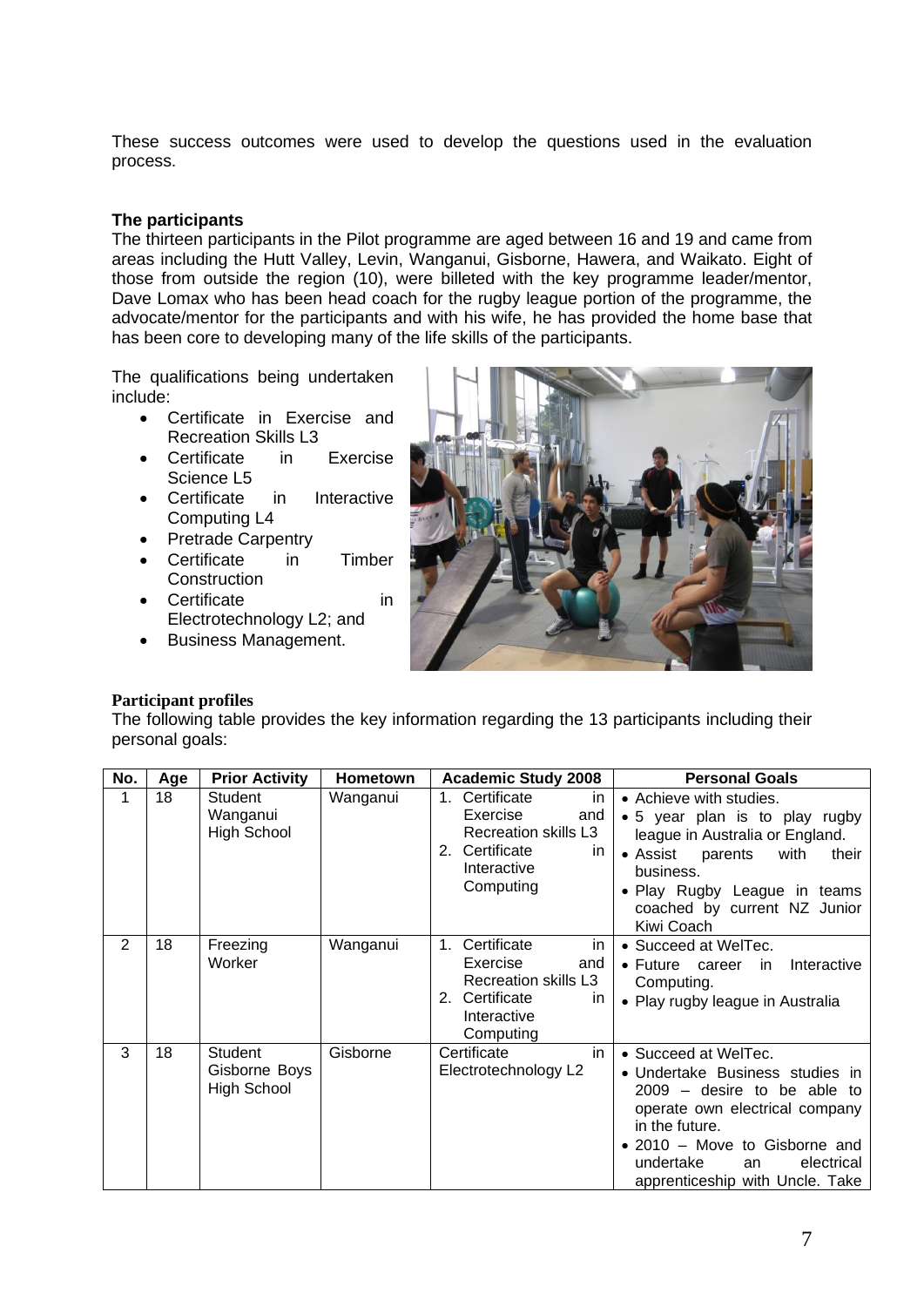| No.             | Age             | <b>Prior Activity</b>                                           | Hometown                   | <b>Academic Study 2008</b>                                                                                                          | <b>Personal Goals</b>                                                                                                                                             |
|-----------------|-----------------|-----------------------------------------------------------------|----------------------------|-------------------------------------------------------------------------------------------------------------------------------------|-------------------------------------------------------------------------------------------------------------------------------------------------------------------|
|                 |                 |                                                                 |                            |                                                                                                                                     | Tairawhiti<br>night<br>classes<br>at<br>Polytechnic.<br>• Pursue rugby league career.                                                                             |
| 4               | 17              | Hawera<br>High<br>School                                        | Hawera                     | 1. Certificate<br>in.<br>Exercise<br>and<br>Recreation skills L3<br>2. Certificate<br>in.<br>Interactive<br>Computing               | • Achieve with studies.<br>· 5 year plan is to play rugby<br>league professionally                                                                                |
| 5               | 19              | <b>Student</b><br>Hutt<br>Valley<br>High<br>School              | Lower Hutt                 | Certificate in Exercise<br>Science L5                                                                                               | • Successfully complete course.<br>• Professional<br>rugby<br>league<br>player.                                                                                   |
| 6               | 18              | <b>Student</b><br>Waitara<br>High<br>School                     | Waitara                    | Pre-trade Carpentry L3                                                                                                              | • Successfully complete course.<br>• Professional<br>rugby<br>league<br>player.                                                                                   |
| $\overline{7}$  | $\overline{18}$ | Unemployed                                                      | Ngaruawahia                | Pre-trade Carpentry L3                                                                                                              | • Successfully complete course.<br>• Have a career as a builder.<br>• Professional rugby league player                                                            |
| 8               | 18              | Student<br>Gisborne Boys<br><b>High School</b>                  | Gisborne                   | Certificate<br>$1_{\cdot}$<br>in<br>Exercise<br>and<br>Recreation skills L3<br>Certificate<br>2.<br>in.<br>Interactive<br>Computing | • Successfully complete course.<br>• Have a career as a builder.<br>• Professional rugby league player                                                            |
| 9               | 19              | Unemployed                                                      | Marton                     | Mechanical<br>Applied<br>Engineering L3                                                                                             | N/A                                                                                                                                                               |
| 10              | 19              | Pre-trade<br>Carpentry<br>student                               | Lower Hutt                 | Certificate<br>in<br>Applied<br><b>Timber Construction L4</b>                                                                       | N/A                                                                                                                                                               |
| 11              | 18              | Unemployed                                                      | Lower Hutt                 | Pretrade Carpentry L3                                                                                                               | • Successfully complete course.<br>• Have a career as a builder.<br>• Professional rugby league player                                                            |
| $\overline{12}$ | $\overline{16}$ | Student<br>Waiopehu<br>College                                  | Levin                      | Certificate in Exercise<br>and Recreation skills L3                                                                                 | • Successfully complete course.<br>• A career as a professional<br>Rugby<br>League<br>player<br>in.<br>Australia.                                                 |
| 13              | 17              | <b>Student</b><br>Queen<br>Elizabeth<br>College<br>Head prefect | Palmerston<br><b>North</b> | <b>NZIM</b><br>Diploma<br>in.<br>Management L5                                                                                      | · Get a Managerial role<br>in a<br><b>Business</b><br>-possibly<br>one<br>connected with Rugby League.<br>· Within 5 years have a career<br>with an NRL contract. |

Three quarters of the way through the first year, eleven of the thirteen students (85%) who entered the programme remain in it. Of the two who are no longer in the programme, one has gained employment in Australia and the other appears to have withdrawn. The eleven remaining participants have been successful in their studies in the year to date although final results are not yet available.

#### <span id="page-7-0"></span>**Results achieved year to date**

#### **Academic results**

Provisional results in the student's academic studies show the following outcomes:

| <b>Participant</b><br>number | <b>Programme of study</b>           |    |          | Results achieved year to date |                        |
|------------------------------|-------------------------------------|----|----------|-------------------------------|------------------------|
|                              | Certificate<br>Recreation skills L3 | ın | Exercise | and l                         | Successfully completed |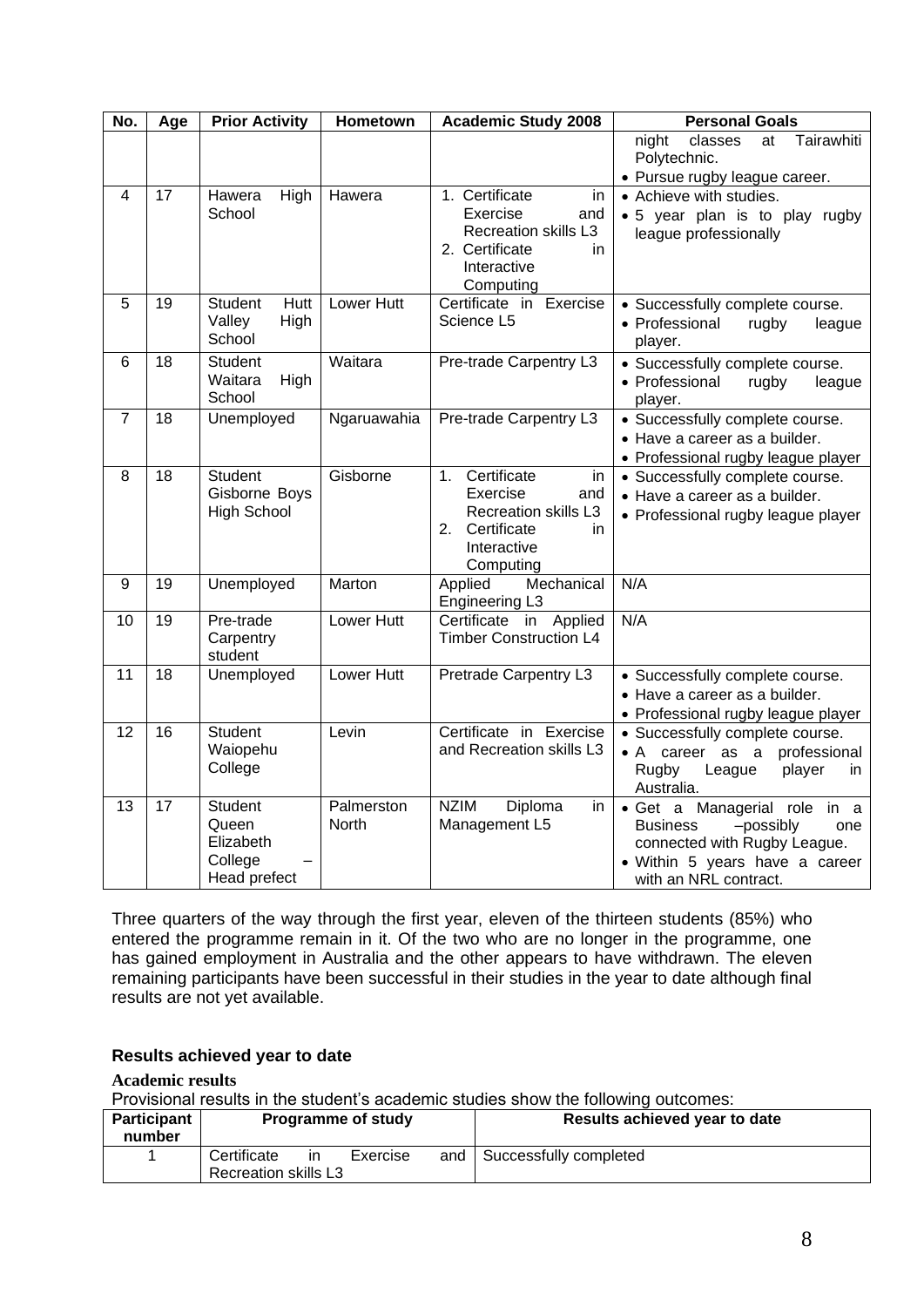| <b>Participant</b><br>number | <b>Programme of study</b>                                            | Results achieved year to date                                                                                                     |
|------------------------------|----------------------------------------------------------------------|-----------------------------------------------------------------------------------------------------------------------------------|
|                              | Certificate in Interactive Computing<br>L4                           | Completed all required assessments.                                                                                               |
| $\overline{2}$               | Certificate<br>Exercise<br>in.<br>and<br><b>Recreation skills L3</b> | Successfully completed                                                                                                            |
|                              | Certificate in Interactive Computing<br>L4                           | Has completed all required assessments.                                                                                           |
| 3                            | Certificate in Electrotechnology L2                                  | Is progressing well. Attendance is satisfactory. He<br>should achieve the National Certificate in Electro-<br>technology Level 2. |
| $\overline{4}$               | Certificate<br>in.<br>Exercise<br>and<br><b>Recreation skills L3</b> | Successfully completed                                                                                                            |
|                              | Certificate in Interactive Computing<br>L4                           | Has completed all required assessments.                                                                                           |
| 5                            | Certificate in Exercise Science L5                                   | Progress has been satisfactory.                                                                                                   |
| $\overline{6}$               | Pre-trade Carpentry L3                                               | Has obtained a total of 58 credits.                                                                                               |
| $\overline{7}$               | Pre-trade Carpentry L3                                               | Has obtained a total of 67 credits.                                                                                               |
| 8                            | Certificate in Exercise and<br><b>Recreation skills L3</b>           | Successfully completed                                                                                                            |
|                              | Certificate in Interactive Computing<br>L4                           | Has completed all required assessments.                                                                                           |
| 9                            | Applied Mechanical Engineering L3                                    | Left the course in October 2008. His attendance and<br>achievements up to the time of withdrawal were<br>satisfactory.            |
| 10                           | Certificate<br>Timber<br>Applied<br>in<br><b>Construction L4</b>     | Commenced programme in July 2008 and withdrew in<br>October 2008. He has re-located to Australia where he<br>has employment.      |
| 11                           | Pretrade Carpentry L3                                                | Commenced the course in July 2008 and will complete<br>the course March 2009.Is progressing well.                                 |
| 12                           | Certificate<br>in<br>Exercise<br>and<br>Recreation skills L3         | Progress is satisfactory. Is on target to achieve<br>certificate.                                                                 |
| 13                           | NZIM Diploma in Management L5                                        | Excellent.                                                                                                                        |

#### **Sporting achievements**

Participants have also been successful in developing their rugby league skills and pursuing their dream of being professional players. So far this year, one participant has made the under 16 New Zealand rugby league team, three have made the under 18 New Zealand team, one has made the under 19 New Zealand Touch team, 11 have made the Wellington representative teams, and four have earned trials with either the Vodafone Warriors or the Canberra Raiders. Full results are listed in the table below:

| <b>Participant</b><br>number | <b>Sporting Achievements 2008</b>                |
|------------------------------|--------------------------------------------------|
|                              | Te Aroha Premier 1, Rugby League Team            |
|                              | Wellington Maori Rugby League Team               |
| 2                            | Te Aroha Premier 1, Rugby League Team            |
|                              | Wellington Maori Rugby League Team.              |
|                              | Wellington U18 representative rugby league team. |
| 3                            | Te Aroha Premier 1, Rugby League Team            |
|                              | Wellington U18 representative rugby league team. |
|                              | NZ U18 rugby league team.                        |
| 4                            | Te Aroha Premier 1, Rugby League Team            |
|                              | Wellington U18 Rugby League Team.                |
| 5                            | Te Aroha Premier 1, Rugby League Team            |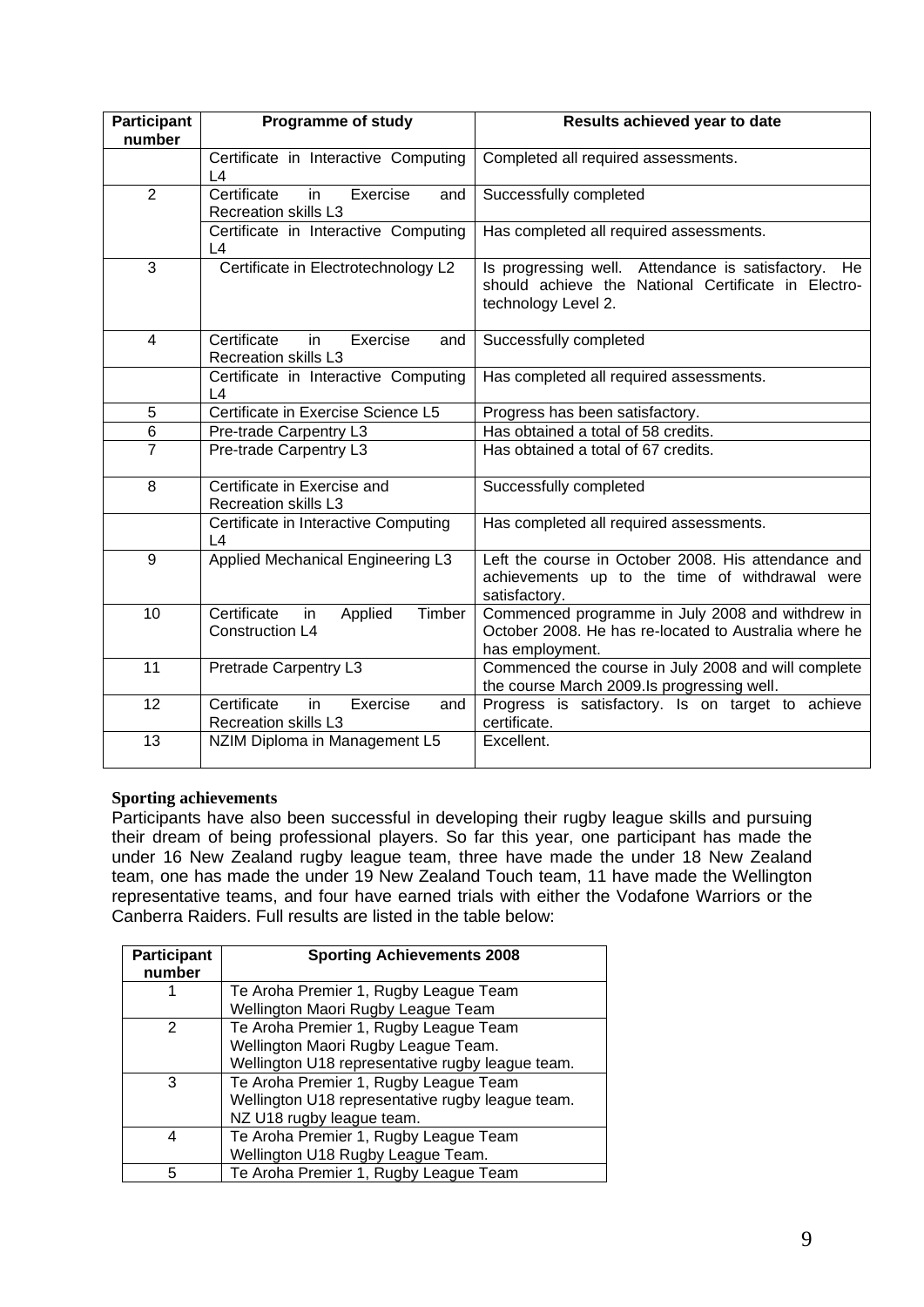| <b>Participant</b> | <b>Sporting Achievements 2008</b>                |
|--------------------|--------------------------------------------------|
| number             |                                                  |
|                    | Wellington Maori Rugby League Team.              |
| 6                  | Te Aroha Premier 1, Rugby League Team.           |
|                    | Wellington U18 Rugby League Team.                |
|                    | NZ U18 Rugby League Team.                        |
|                    | 2008 NZ Warriors Development Team Trialist.      |
| $\overline{7}$     | Wainui Premier 1, Rugby League Team.             |
|                    | Wellington U18 Rugby League Team.                |
|                    | NZ U18 Rugby League Team.                        |
|                    | 2008 NZ Warriors Development Team Trialist.      |
| 8                  | Te Aroha Premier 1, Rugby League Team.           |
|                    | Wellington Maori Rugby League Team.              |
| 9                  | Te Aroha Premier 1, Rugby League Team.           |
|                    | Wellington Maori Rugby League Team.              |
| 10                 | Te Aroha Premier 1, Rugby League Team.           |
| 11                 | Te Aroha Reserve, Rugby League Team.             |
|                    | Wellington Maori Rugby League Team.              |
| 12                 | Wellington U16 Representative Rugby League Team. |
|                    | NZ U16 Representative Rugby League Team.         |
|                    | Trialist for the U18 Canberra raider's team.     |
| 13                 | NZ U19 Representative Touch Rugby Team.          |
|                    | Trialist for the NZ Warriors development Team.   |

#### <span id="page-9-0"></span>*The participant's stories*

The interviews used open questions aimed at drawing out the success stories of the participants. Once these stories had been developed, questions were asked regarding what factors were considered to have contributed most to their success and whether there were any barriers that prevented the participants succeeding.

#### **Significant impact**

The interview started with an opening question asking the participants what the programme had meant for them and the follow up questions explored these themes. Typical answers followed six themes. These are listed in the table below.

| Theme                                                            | <b>Illustrative comment</b>                                                                                                                                                                                                                                                                                                                                                                                                                                |
|------------------------------------------------------------------|------------------------------------------------------------------------------------------------------------------------------------------------------------------------------------------------------------------------------------------------------------------------------------------------------------------------------------------------------------------------------------------------------------------------------------------------------------|
| Opportunity to do something different<br>and turn my life around | "Before I came on the course I was temping. I didn't know<br>what I wanted to do. I came on the course and I changed. I<br>had to be committed. I wouldn't have done that before."<br>"It opened up the future"<br>"It got me focused into work, make me someone I want to<br>be."<br>"Course makes me feel better about myself"                                                                                                                           |
| Learning opportunity                                             | "It was an opportunity for league and to learn. Need to have<br>skills to fall back on and qualifications."<br>"I was working in the meat works. All I was doing was eating<br>pies. My parents weren't all there. This came along - it was<br>an opportunity to make something of myself."<br>"This has cut a year off my apprenticeship."<br>"It's really good to see young Maori boys in education. I see a<br>lot finishing school and doing nothing." |
| Opportunity to develop my skills in<br>league                    | "I can train every day, get fitter and learn new skills. Working<br>with Dave is an eye opener. He has been a professional<br>player"<br>"I do this because I want to go somewhere in rugby league -                                                                                                                                                                                                                                                       |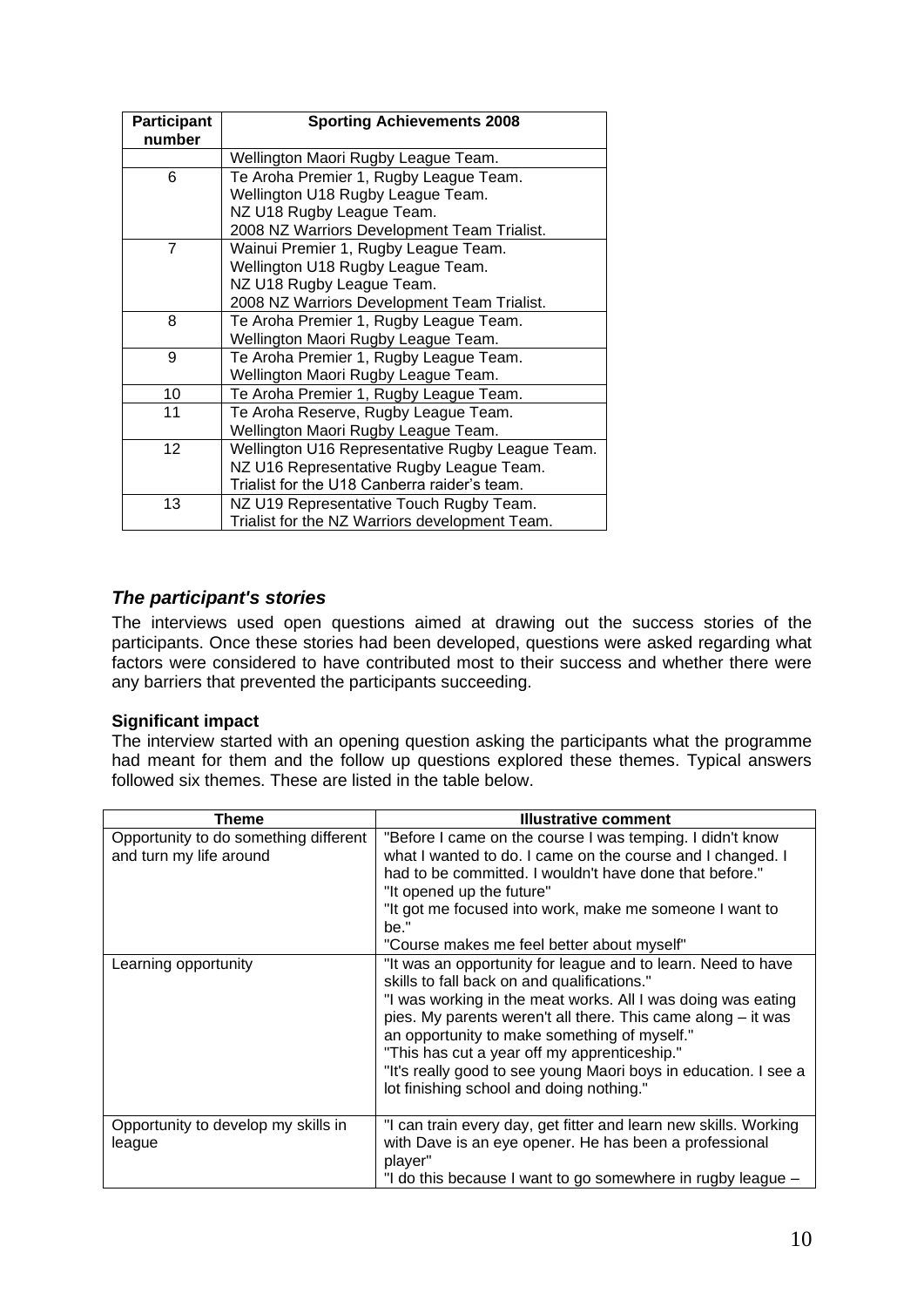| Theme                         | <b>Illustrative comment</b>                                      |
|-------------------------------|------------------------------------------------------------------|
|                               | earn cash"                                                       |
| <b>Build Confidence</b>       | "The programme has given me more confidence in the               |
|                               | league and outside of the league"                                |
| Develop independence and self | "I am more independent now. I used to be a bit of a mummy's      |
| reliance                      | boy"                                                             |
|                               | "I used to rely on mum and dad. I'm motivated to be more         |
|                               | independent and it's a big thing. I have to do my own            |
|                               | washing and dishes."                                             |
|                               | "When he came, his mum did everything. He had to learn to        |
|                               | do things for himself, even catching the bus. Just little things |
|                               | that have made a bid difference".                                |
| Family and attitude to others | "Knowing I have the others to help, I am not on my own."         |
|                               | "I have the skills to live in people's homes"                    |

Many of the participants commented that they didn't know what they wanted to do with their lives and had not had a good experience with school. The common experience was that school had not been a high priority for them with many saying they only went to school either one or two days a week or just for part of the day. The common theme was that school was not seen as relevant and wagging, drinking and suspension were common experiences for the participants. They also commented that their experience of school was that it wasn't challenging, that they were not expected to do well and no one pushed them. One participant commented that the best thing about school was "the awesome lunches".



In contrast, since attending the rugby league academy programme, participants feel they can focus on one thing and do "stuff" they want to do with a mix of class and practical work – league and study. They have realised that they can learn new things and with the support of each other, Dave, WelTec staff and the rununga, they have made good progress. They commented that they have enjoyed the whanau approach, appreciating being challenged and pushed by each other to do better and to go that extra bit harder.

#### **Skills development and improved education attainment at tertiary level**

The participants identified that the programme has given them a number of skills, many of which they consider to be transferable to life after the programme. Skills developed through the programme are listed in the table below:

| <b>Skills</b>     | <b>Illustrative comment</b>                                     |
|-------------------|-----------------------------------------------------------------|
| Time management   | "Have to be organised to fit it all in"                         |
| Communication     | "Its easier to talk to others now. I can talk to anyone"        |
|                   | "My communication was bad, I couldn't speak"                    |
| Leadership        | "When we did the Maori paper, T stepped up and took the         |
|                   | lead. From that time onwards all the group stepped up."         |
| Teamwork          | "We help each other"                                            |
| Learning to learn | "I've learnt more this year than in the last three years." "The |
|                   | lecturers can relate to you and the Learning Commons            |
|                   | teaching learning skills has made it easy."                     |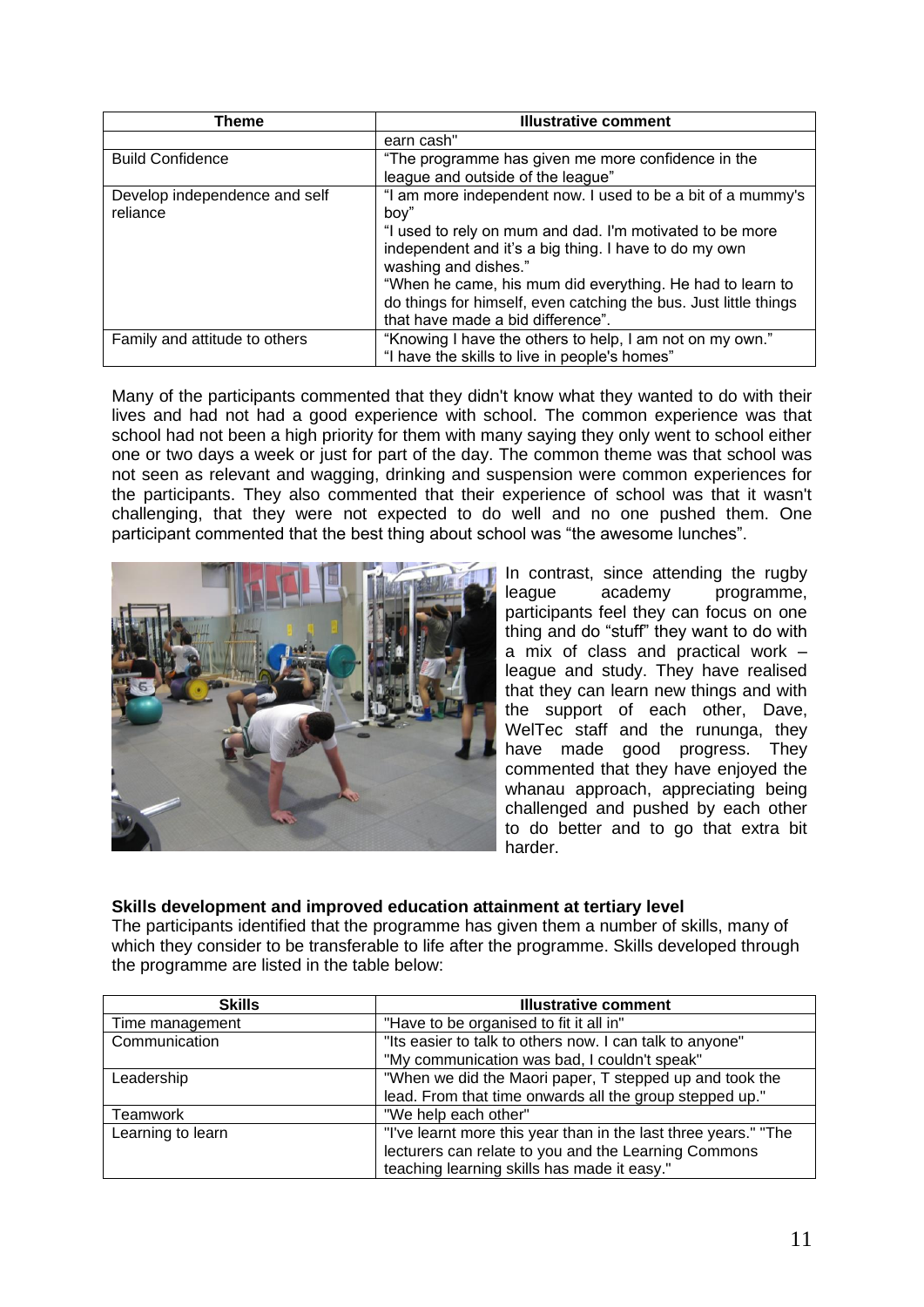| <b>Skills</b>       | <b>Illustrative comment</b>                                                                                                                                                                                                                   |
|---------------------|-----------------------------------------------------------------------------------------------------------------------------------------------------------------------------------------------------------------------------------------------|
|                     | "I've learnt more this year than in the last 3 years".                                                                                                                                                                                        |
| Working with others | "I am better with people. If there is a problem we work stuff<br>out and don't hold grudges. These guys just kill a bad mood<br>they give you a lot of grief. I've learnt to laugh it off and give it<br>back."                               |
| Self management     | "I've matured heaps. I don't want to do the things I did before<br>- it's dumb."<br>"I was used to having it easy. I like the challenge, it helps me<br>believe in myself. I like a challenge."<br>"Have learnt to deal with disappointment." |
| Social skills       | "Don't have to drink to socialise."                                                                                                                                                                                                           |
| League skills       | "Learnt about weight training, fitness and about the game. It<br>has stepped us up a gear."                                                                                                                                                   |

All participants commented on the vocational skills they were learning as part of their studies and the use they would put these to.

There was a general understanding of the importance of having vocational skills to fall back on if they didn't make it to the professional league ranks. While some participants talked about using their vocational skills after completing the programme—"I'm going to build a house for my mum and aunty"—others were clear that their future was in rugby league— "even if it only carrying out the water bottles and supporting the trainers". There was also a recognition that the participants did not want to go back to the way they had been before they began the programme. They were "grateful for the progarmme" and saw that it had "held us all". It "gives us something to do with our lives".



S commented on the additional value the Academy has contributed to the local rugby league community by strengthening the local club and assisting it to build relationships with NRL sides. He sees the strength of the academy and its relationship with WelTec is that it has developed a framework where there is control over the infrastructure and the development porgramme with the educational development of the participants built into the package.

#### **Increased employment and job opportunities**

Of the ten the participants that were interviewed, there is unanimous agreement that the preferred option for work on completion of the programme is to follow a rugby league career. Participation in the programme has, however, cemented home to them how difficult this is and how important it is to have another career to fall back on. All people interviewed commented on the benefit of being exposed to the "real world" dog eat dog world of professional sport and the value of working with someone who has "been there done that". Uniformly, participants commented on the value of learning to deal with disappointment and being able to remain motivated and continue to work towards their goals. Comments that illustrate the participant's views in relation to job opportunities are illustrated below.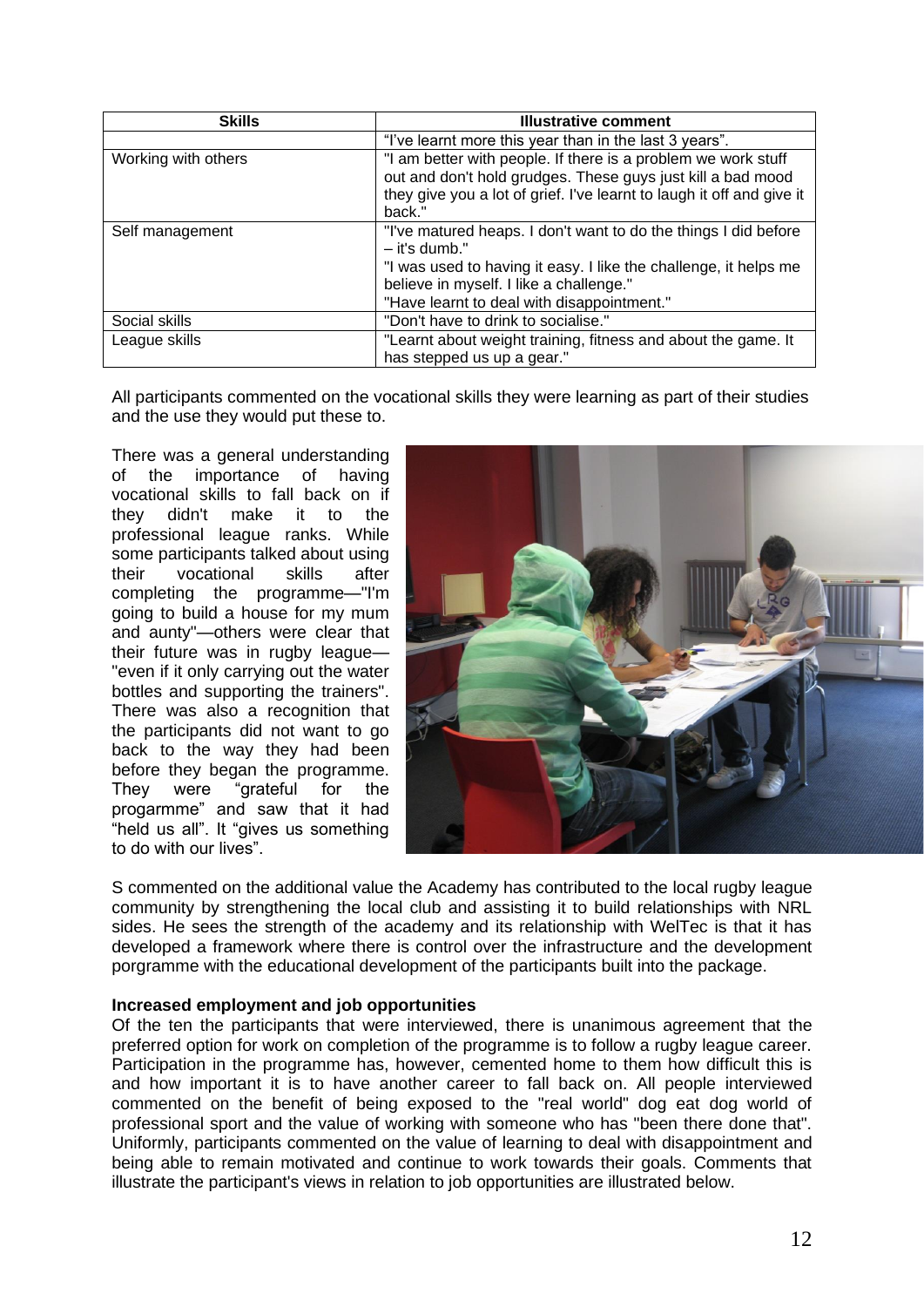| Theme                    | <b>Illustrative comment</b>                                                                                                                                                                                                                                                                                                          |
|--------------------------|--------------------------------------------------------------------------------------------------------------------------------------------------------------------------------------------------------------------------------------------------------------------------------------------------------------------------------------|
| Work                     | "This has got me focussed into work. It's making me into<br>someone I want to be. I choose to do this because I want to<br>go somewhere in rugby league and earn cash. If the league<br>doesn't work out the skills I've learnt can be used in personal<br>wellbeing. Being on a programme focused on wellbeing is<br>more intense". |
| <b>Vocational skills</b> | "Being on the course makes me feel better about myself. At<br>school I only liked maths. Now I am doing electrical work to<br>be a sparky and I'm passing things. I've got something"<br>"Carpentry, being able to build a house has been good"                                                                                      |
| Qualifications           | "It cuts a year off my apprenticeship"<br>"I have qualifications to fall back on if I don't make it as a<br>professional player."<br>"It gives me other avenues in rugby league, not just as a<br>player but also as a trainer. I could run a rugby league<br>programme."                                                            |

The academic progress reported in the Results Achieved to Date section above provides concrete support for the participant's comments concerning the impact of the programme on the development of their vocational skills.

#### **Improved health outcomes**

Improved lifestyle and wellbeing were common themes that came out of the interviews with all participants. Their willingness to be responsible for their own wellbeing and the benefit they have seen from participating in more healthy ways of living.

| <b>Theme</b>                                           | <b>Illustrative comment</b>                                                                                                                                                                                                                                                                                                    |
|--------------------------------------------------------|--------------------------------------------------------------------------------------------------------------------------------------------------------------------------------------------------------------------------------------------------------------------------------------------------------------------------------|
| Increased fitness and weight loss                      | "Being on the programme makes the focus on wellbeing more<br>intense"                                                                                                                                                                                                                                                          |
|                                                        | "I was 120 kgs when I came here. Now I am 104. It was real<br>hard trying to catch the others."                                                                                                                                                                                                                                |
| Attitude to alcohol and smoking                        | "We all got into booze before we came here. Now we realise<br>that alcohol effects training and we don't want to let the boys<br>down."                                                                                                                                                                                        |
|                                                        | "When I came here I got a big shock because the other boys<br>didn't drink. We just chilled out together. Drinking holds you<br>back."                                                                                                                                                                                         |
|                                                        | "Before I came here I was drinking 3 days a week - every<br>sunny day we would "rock the town". I got a big shock."<br>"People I hang out with now don't drink, I'm more healthy."<br>"I have given up smoking."                                                                                                               |
| Balancing training and study                           | "Sometimes I worry about the league too much. Dave<br>rebalances work and league. He won't let us do training before<br>an exam - I've learnt to balance things well".                                                                                                                                                         |
| Willingness to be challenged and<br>take on challenges | "All our dream is to play top grade rugby leaguenow we see<br>it can be done. It's hard. It's challenging. I am used to having it<br>easy".<br>"I like having a challenge it helps me believe in myself".<br>"If I expect them to do well they will do well. If I have high<br>expectations of students they will rise to it." |
| Self awareness                                         | "Being on the course makes me feel better about myself."<br>"It's comfortable but you have to watch out for the demons,<br>they come in and tempt you but I have the will power to say no<br>now. I realise I don't have to drink to socialize".                                                                               |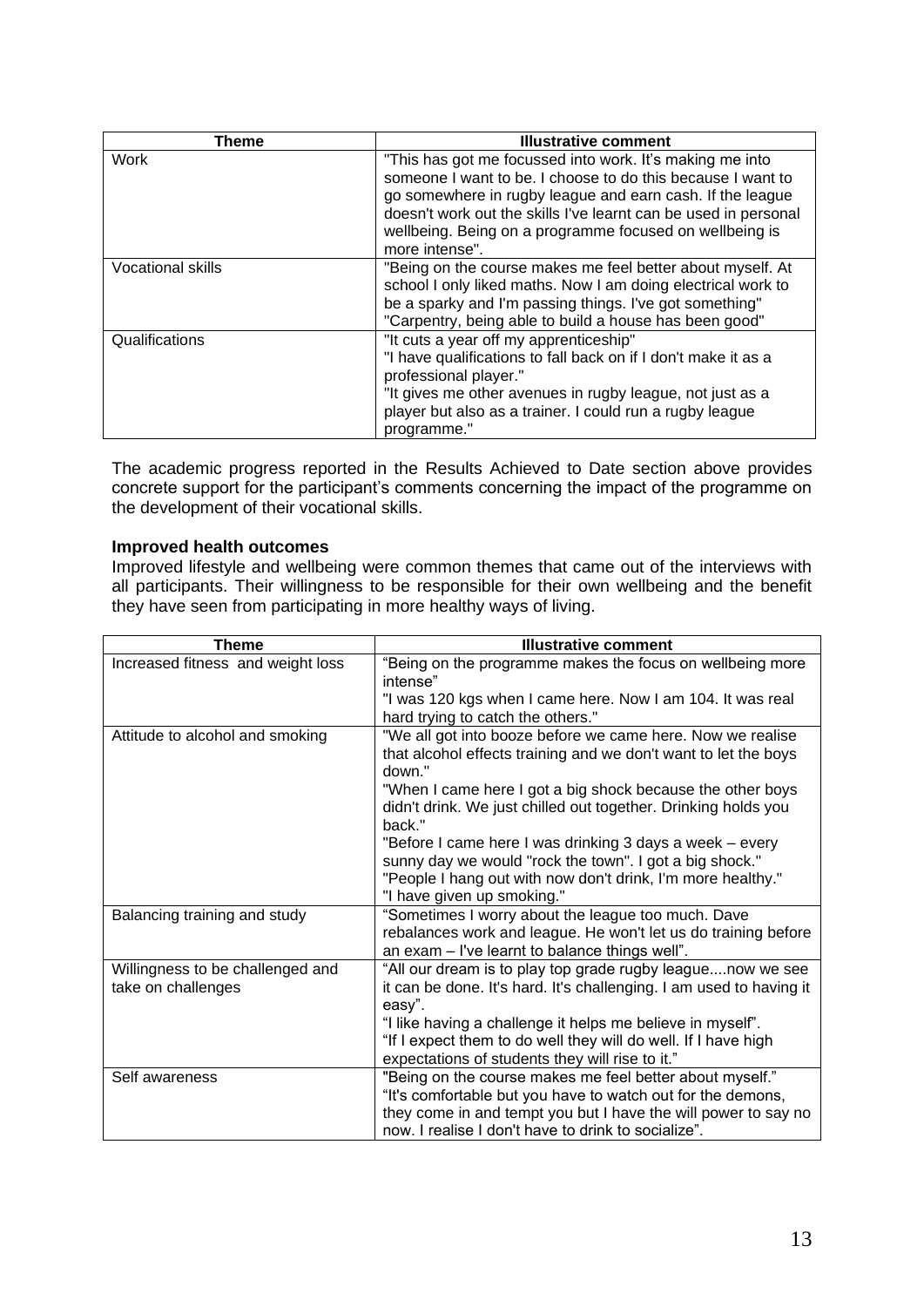The sense of pride and self confidence was obvious in the participants throughout the interviews. Many commented on the pride they now feel in going home and one commented on the disappointment he feels for his mate back home who is still involved in alcohol related activity. The participants believe they have developed the self awareness, skills and social skills to enable them to deal with the stressors of life without having to rely on alcohol.

#### **Community and whanau development**

The whanautanga component is a strong core of the programme and is key to its success. Families are bought into the programme from the beginning with the parents interviewed and asked to give their approval for their child to enter the programme prior to the participants acceptance. Parents are asked to sign an agreement demonstrating their willingness for their children to enter the programme. This creates a partnership between the family and the programme administrators that is taken extremely seriously. Signing the agreement also helps the parents understand that they need to let go and to trust the programme.

The importance of maintain trust is also recognized when a participant drops out of the programme. There is a commitment to contact the family when this happens and to formally hand the participant back to the family's care.

| <b>Theme</b>                         | <b>Illustrative comment</b>                                                                                               |
|--------------------------------------|---------------------------------------------------------------------------------------------------------------------------|
| Leadership                           | "J had them last trimester and they held back. When we did<br>the Maori paper with them T took leadership and stepped up. |
|                                      | From that time onwards all the group stepped up."                                                                         |
|                                      | "The vision for the programme is leadership, respect and                                                                  |
|                                      | continual improvement"                                                                                                    |
| Relationship with family             | "At the beginning I just wanted to go home, now I don't want                                                              |
|                                      | to. I can see what I was. My mates are still like I was. I go                                                             |
|                                      | home and my best mate is still just drinking like we did                                                                  |
|                                      | before. Watching him makes me want him to do well and                                                                     |
|                                      | change".                                                                                                                  |
|                                      | "My family are cool to see how well I am doing so it's                                                                    |
|                                      | awesome going home."                                                                                                      |
|                                      | "I have to pass the course to get a scholarship. I didn't get a                                                           |
|                                      | student loan, instead my parents took a loan. I felt stink about                                                          |
|                                      | that. I will get a scholarship if I pass and can pay them back."                                                          |
| Relationship with community          | "When I was drinking I knew right from wrong but I didn't                                                                 |
|                                      | care. I've matured heaps. I don't want to do the stuff I did                                                              |
|                                      | before - it's dumb."                                                                                                      |
| Relatedness to others Willingness to | "I am better with people now. I know how to work stuff out                                                                |
| accept help from others              | and I don't hold grudges like I used to. Being with the guys                                                              |
|                                      | just kills a bad mood, I get a lot of grief. I've learnt to laugh it                                                      |
|                                      | off and to give it back."                                                                                                 |
|                                      | "We're encouraged to work with others".                                                                                   |
|                                      | "Knowing you got others to help and you are no on your own                                                                |
| Socialisation skills                 | is great."                                                                                                                |
|                                      | "The way we socialised up there was very different from<br>down here. Here we have the league, weight training, golf -    |
|                                      | fun stuff - league. We all work together".                                                                                |
| Responsibility                       | "I have a sense of responsibility. I don't want to waste my                                                               |
|                                      | time or money. I don't want to go back with nothing."                                                                     |
|                                      | "What I thought was really telling, yesterday E cam to me and                                                             |
|                                      | said I need to do this and this. He was responsible, he has                                                               |
|                                      | changed."                                                                                                                 |
|                                      | "Yesterday I was working with 1 boy and 3 others came in                                                                  |
|                                      | with a rugby ball. The other boy turns around and tells them                                                              |

The whanautanga component of the programme is also reflected in the following comments from those interviewed.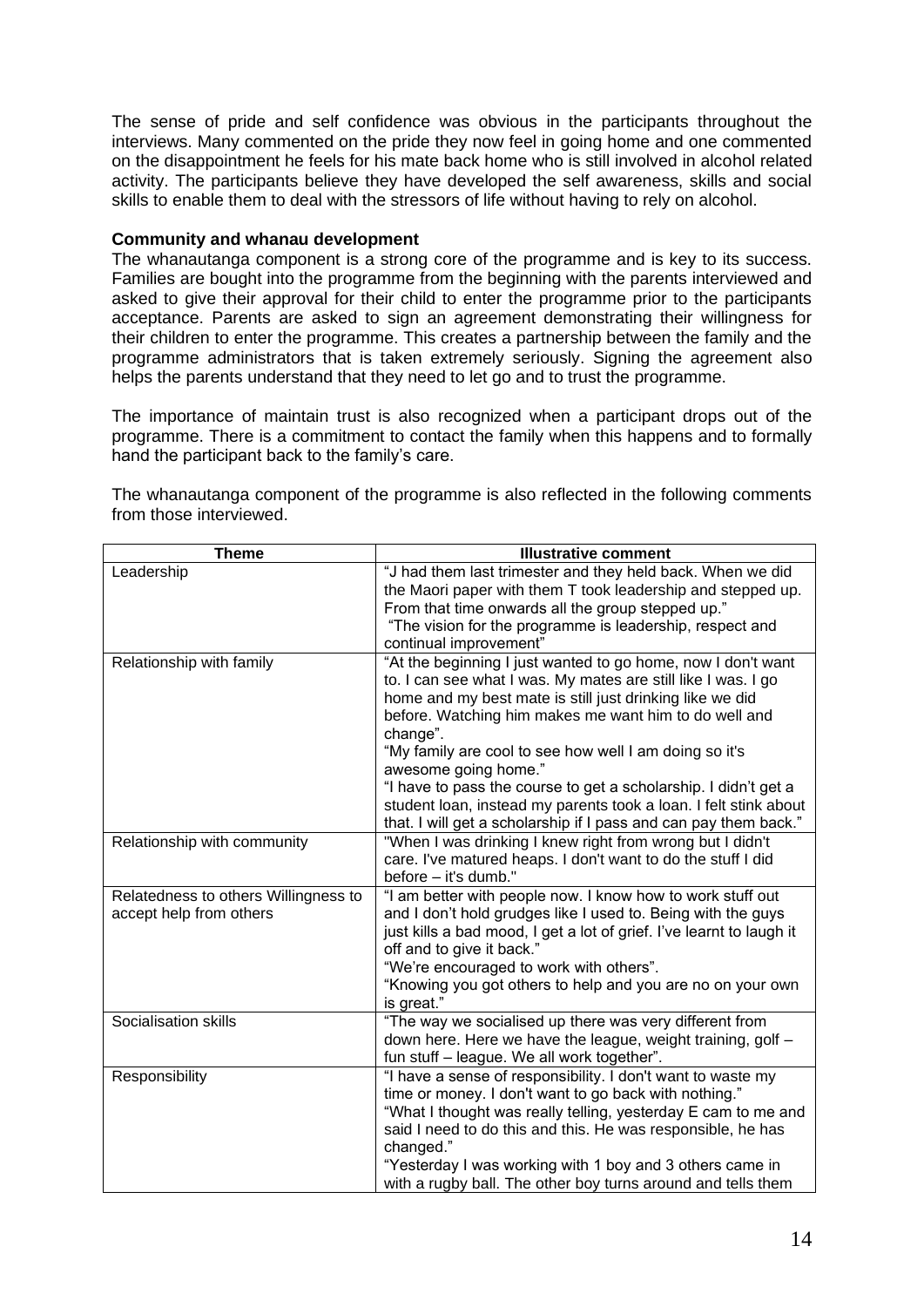| Theme | <b>Illustrative comment</b>                                 |
|-------|-------------------------------------------------------------|
|       | to be quiet and left them to their own devices. He chose to |
|       | keep on working and not be distracted".                     |

Living with the family of Dave the programme leader/mentor has been key to developing the sense of family and the willingness to take responsibility. The participants acknowledged the commitment made by both Dave and his wife in provided the structure and support that is enabling them to succeed. Comments made included: "He is a good man. He has heaps of time for us and treats us like family. We recognize this and go with the flow". "He puts our best intentions at heart and knows how to deal with us. He always asks us what we want to do and if we want to do it, he helps us out".

#### <span id="page-14-0"></span>**The participant who has withdrawn**

One participant (D) has withdrawn from the programme. D was an older participant who had been training with the Bulldogs in Australia. He did not fit in with the other participants and there were issues of bullying and lack of trust in the home environment. D did not fit in and lost the respect of the other boys. He also lost the trust of Dave the programme leader. D moved to live with another family but without the support of the other participants, has dropped out of the programme.

In line with programme protocols, Dave has been asked to contact D's family and formally hand him back to the family to manage from this point.

#### <span id="page-14-1"></span>*Lessons learnt*

The interviews have identified the elements that have made the programme successful and also some of the barriers that have been encountered by participants.

#### <span id="page-14-2"></span>**What makes the programme successful**

Against all elements of the evaluation criteria the programme has been a triumph. Participants have been successful in developing vocational skills and have progressed towards achieving their sporting goals. They have developed considerable life skills that are able to be transferred to both their future working and sporting lives and to their roles as community leaders and citizens. One participant has already gained employment while another four have gained opportunities to trial for National Rugby League (NRL) franchises.

The interviews sought to tease out the factors that had led to the success of the programme and identified the following components and the key contributions they have made to this achievement:

#### *1. The Programme leader – the kaiwhakahau*

The programme leader, Dave, is the key success factor. The participants all commented on the important role he plays in the programme. Attributes he displays include:

- Coordinating additional help when required:
- Pushing and challenging the participants to do better;
- Liaising between teaching staff and students to identify issues and help solve problems;
- Helping the students rebalance their lives;
- Providing advice and sharing his experience as a former player;
- Opening doors and opportunities in rugby league with his connections with clubs;
- Mentoring, advocating and supporting participants;
- Maintaining standards;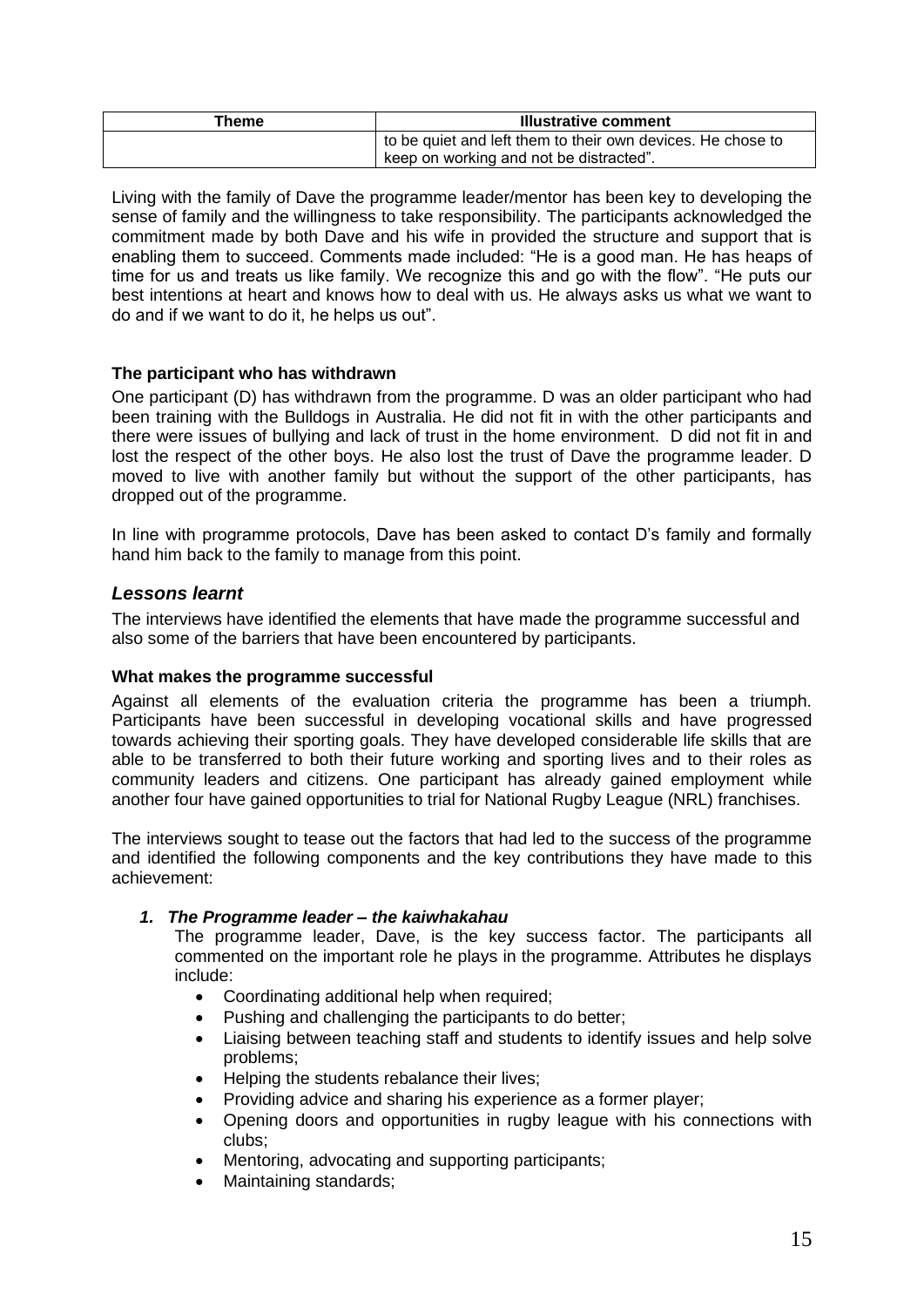- Encouraging the development of independence, self resilience and the ability to handle disappointment; and
- Being willing to grow and develop into the role.

Having Dave and his family providing the whanau base for the programme provides the stable infrastructure that enables participants to take on challenges, learn and grow.

Dave's mana as an ex-professional rugby league player is greatly respected by the participants and is also key to the programme's success. He has provided links to Australian NRL clubs and to national team selection.

Interviewees commented on how Dave has developed in the role over the year and how much he has learnt. He has agreed to expend his participation in the programme for a further two years.

Having a skilled kaiwhakahauri is seen as being essential to the success of the programme and the recruitment, support and training of these individuals needs to be a key priority in sustaining and expanding the programme.

#### *2. The rununga – kaitiaiki of the vision*

Te Runanganui o Taranaki Whanui created and continue to hold the vision for the programme. The clarity about the vision and the articulation of the whanau principles that underpin it have been key components of the programme's success.



The programme administrators from the runanga are Wi and Star. They have used the vision and the whanau and whangai principles to develop processes and procedures that enable the programme to be implemented in a way that stays true to these. Wi and Star provide the support and resources that enable Dave to do his job. "We give Dave everything he wants to  $\mathbf b$  the job. We sit with him and explain les and discuss how things are going hd give him guidance and support. We b this one or two times a week. We upport each other."

#### *3. Rugby league – the kaupapa or common purpose*

All people interviewed commented on the importance of having a common purpose to drive the programme. Many described rugby league as the "glue" that holds the programme together and the means of establishing and maintaining engagement by participants in the programme.

Having a kaupapa based on excellence/high achievement has created an environment that challenges participants to be the best they can be and to strive to do better. Many of those commented on this and how much they appreciated it.

#### *4. The programme pedagogy – whangai whanau supported delivery*

The programme pedagogy is clearly based on whanau models of delivery where all students live, study and train within a supportive whangai environment that aims to challenge and develop them to their full potential. Within this pedagogical approach,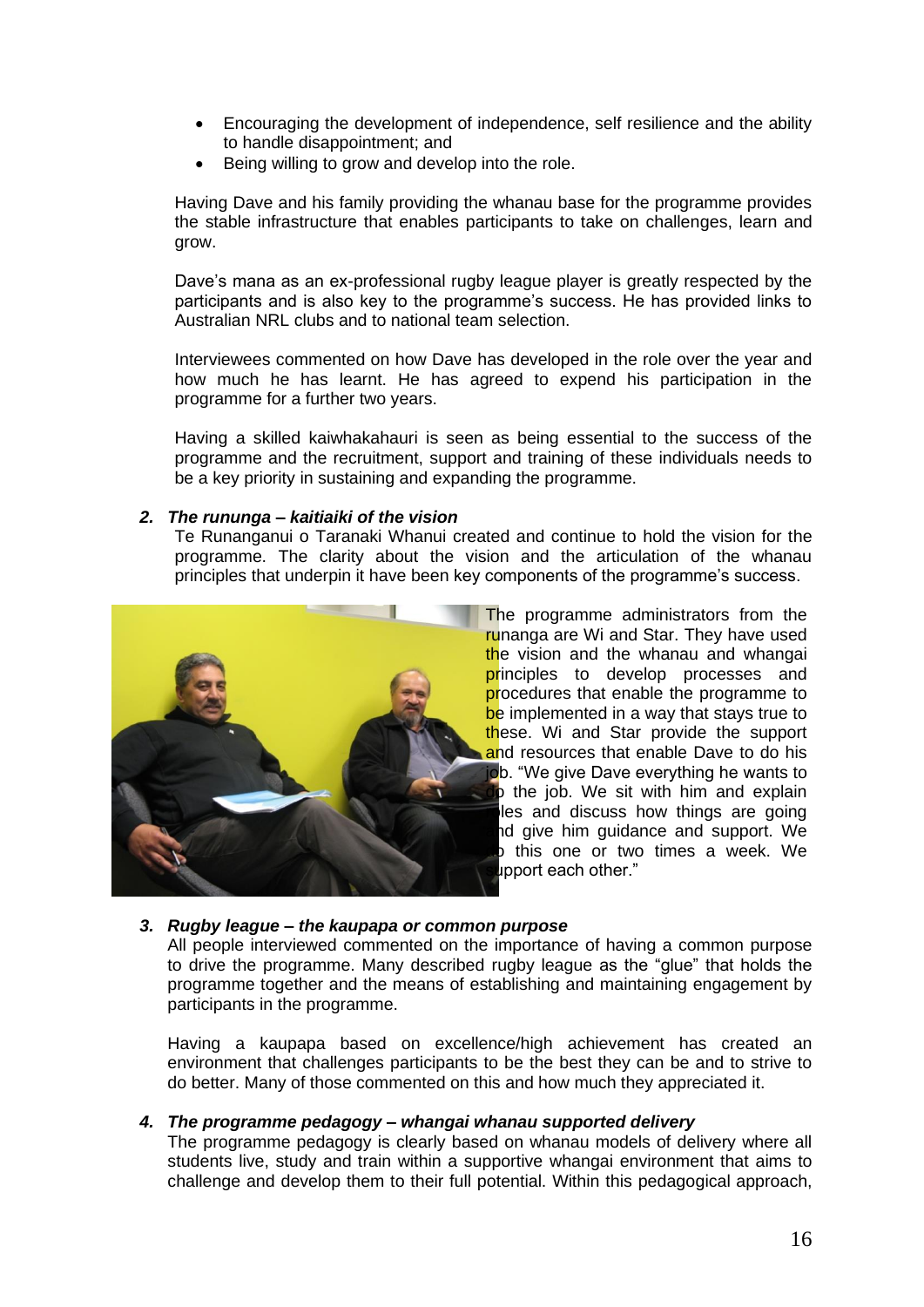participants are expected to take responsibility for themselves and are encouraged to support one another to achieve. The whanau pedagogy develops self-reliance, resilience, self confidence and leadership within the participant.

There are a number of components that collectively comprise the whole whanau pedagogical approach – the family supported home environment whether it is based in the participant's own home or in the home of Dave and his family; the support provided by WelTec through the Learning Commons and Te Whare Awhina; and the support provided by the runanga.

The role of the runanga in providing a whanau base for the participants is a major contributing factor to the programme's success. When students join the programme, Dave meets with their families and makes a commitment to look after the participants. In this way the family's involved pass the care of their children to the runanga and its' support network. The runanga recognise the importance of this and accept that where there has been a drop out from the programme, it is their responsibility to formally return the student to their family to take over the care.

The role of the runanga in ensuring participant's families are engaged in the programme through the provision of their agreement to hand management of the participants to the programme leader provides a clear framework of accountability within which the programme has the mandate to operate. This is a key strength.

There is room in the future to explore further the way in which the broader whanau, including parents, aunties and uncles, can be incorporated into the programme, however, care will need to be taken to ensure lines of authority and accountability that are important for the programme's operation are not compromised.

#### *5. Wellington Institute of Technology – wananga partner*

Wellington Institute of Technology (WelTec) as a high quality provider of vocational education programmes acting as the wananga partner to the runanga is a further key success factor. WelTec provides facilities and resources for training, a place to study and learn, breakfast and a place to "chill" out as well as the vocational education programmes and qualifications the students study.

WelTec provide support staff for Maori students who make themselves available to discuss any issues arising. They also provide scholarships for students that provide monetary support so that participants can combine study with training. This was seen as important as the participants generally come from underprivileged backgrounds. Being in an environment where participants were able to study and train was seen as important, "If you couldn't do both, I wouldn't come".

WelTec tutors are critical to the success of the programme. They are closely involved with the students and work with the programme leader/ mentor and administrators to ensure the students are given additional support when they need it. The staff recognise that it is very easy for these students who are young and have generally not been successful in the school system to get lost in the system.

In addition, many of the students have additional literacy and numeracy needs. They have received additional support from the WelTec Learning Support team to develop their literacy and numeracy while at the same time, developing their vocational skills.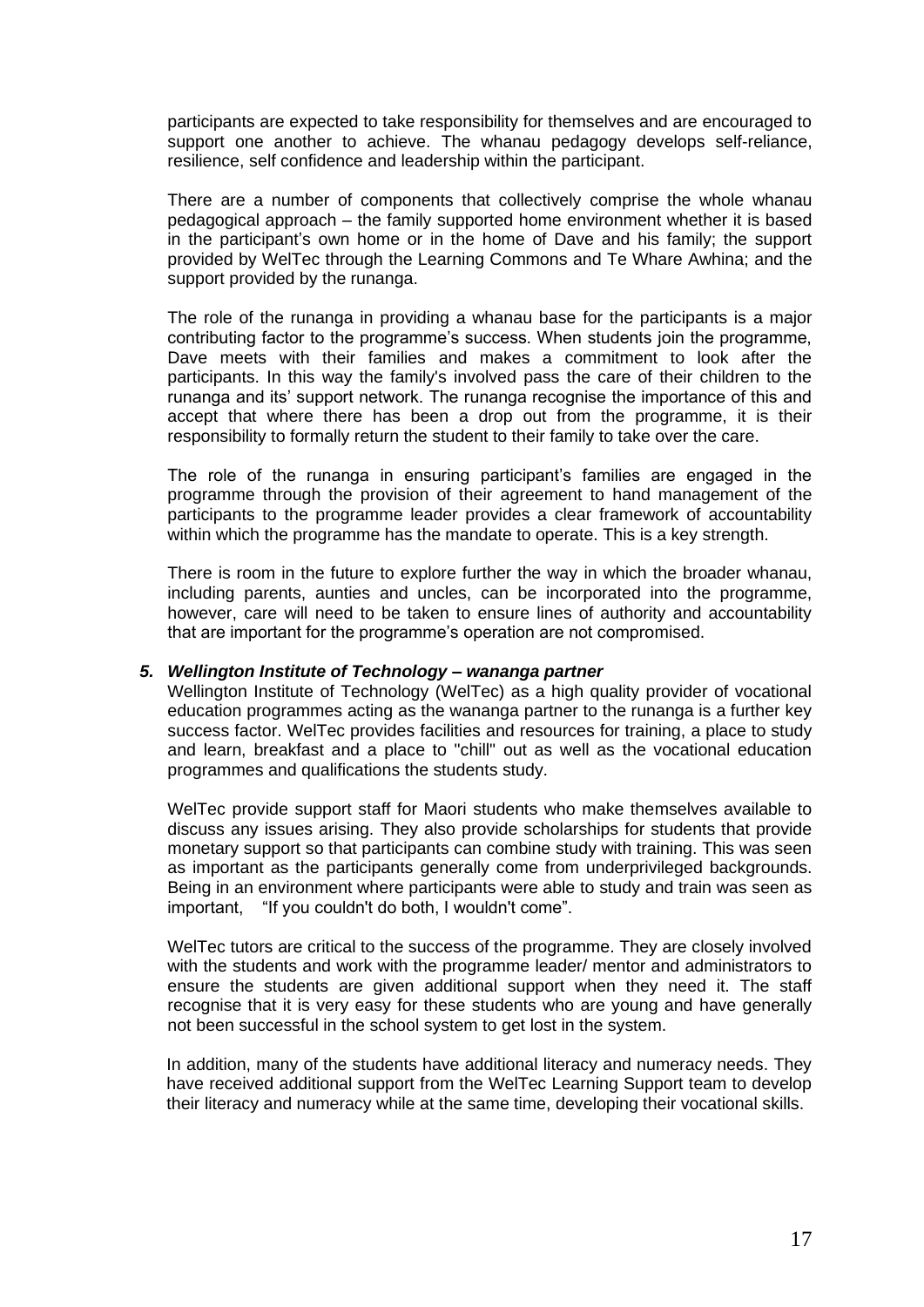The partnership nature of the relationship is important. When students are not meeting their study commitments or appear to be struggling, the programme mentor (Dave), the tutors and the Maori support staff at WelTec work together to provide additional support. To illustrate this, the computing tutor commented that before the mid-trimester study break some of the students were beginning to drop away and fall behind in their study.



He provided extra time for the students during the study break to enable them to catch up. Dave also provided support by encouraging the boys to study rather than train.

The tutor, programme support staff and mentor meet regularly to discuss issues and provide a consistent support network for the students. This collective way of working contributes to the strong whanau community that is at the core of the programme. The students commented on how much they enjoyed this aspect of the programme and how important it was to them.

WelTec staff are also key to the physical training component of the programme working with the Dave and Star to develop training programmes for the students.

There is the opportunity in the future development of this and similar programme to ensure that WelTec is a full partner in the development of the programme vision.

It is clear from the information obtained from the interviews that all these five factors operating concurrently, are essential to the success of the programme and all must be present and active engaged if the programme as a whole is to thrive.

The five success factors for the programme identified through this evaluation exercise are supported by and further extend international research that shows that adult mentoring is a powerful factor in youth development and a successful transition to adulthood. Research by Cornell University (Hamilton & Hamilton, 2005) has suggested that the best way to provide mentors for older youth is to engage them in goal-directed activities with caring adults. They suggest that creating opportunities for joint activities and establishing community norms that encourage bonding of youth with adults outside their families, with parental knowledge and support are important for the success of mentoring programmes. This evaluation further informs the work of Hamilton and Hamilton by articulating the five success factors underpinning this approach.

#### <span id="page-17-0"></span>**Perceived barriers and areas for improvement**

The majority of the factors identified through the interviews as barriers to the participants succeeding in the programme have been normal issues associated with moving away from home to take up tertiary study. They include homesickness, illness and the pressure of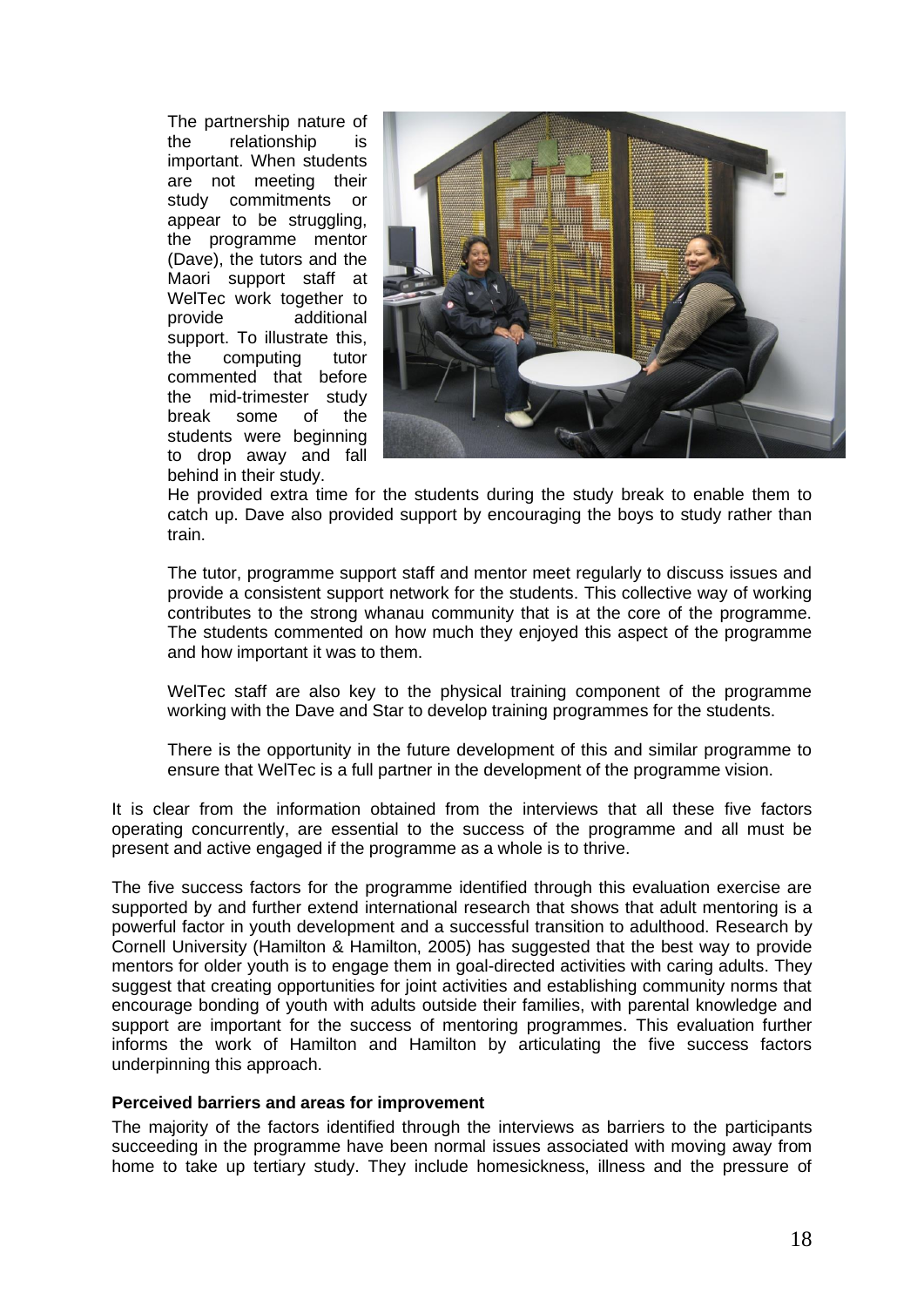competing priorities. These effects of these issues have generally been mitigated by the strong whangai whanau pedagogy associated with the programme so that no participant has withdrawn as a result.

The situation created with the participant who has dropped out of the programme has identified one of the risks associated with hosting the programme participants in a family home. This participant was a disruptive influence on family life, bullying others and behaving in a manner that led to a loss of trust. Again the strong whanau principles and protocols underpinning the programme are seen as essential to mitigating the effects of such behaviours and the formal hand over of the participant to the programme and then back to the family when the trust has been broken as seen as real strengths in the way the programme is managed.

One area that could be improved is the active engagement and understanding of WelTec with the programme. While in general tutorial staff have been supportive, some have not. There has been some issues with getting information about attendance and results and this has made it tough to build a coordinated, support system. One suggestion to improve this situation is to bring all tutors together at the beginning of the year and induct them into the programme so they understand the programme as a partnership between the runanga, WelTec and the participants and the contribution they make to it. Tutors have an important role in developing the leadership skills of the participants.

#### <span id="page-18-0"></span>*Concluding comments and recommendations*

All people interviewed commented on how the participants had grown through the programme. One of the most commonly cited benefits of the programme from the participant's perspective was an increase in self-confidence, self esteem, independence and self reliance. The following quote illustrates this:

"Their attitudes have changed. At first they had this real mentality – would sulk – now understand that someone is going to give them advice and it's up to them. Their attitude to disappointment has also changed. Need to take responsibility for disappointment and their attitude to disappointment has changed, they needed to understand that we will do our best to give them an opportunity – to get a job and we're preparing them for that, NZ reps and so on. But they are big steps and it's ruthless, dog eat dog. Everyone wants to play NRL and we need to prepare them for that, things may not fall into place. They now handle disappointment much better ".

The programme staff have also note the change in participants commenting that they have seen the participants go from shy teenagers lacking in social skills to confident, responsible young men willing to help and support each other and take responsibility for themselves. Some have really grown into leadership roles, showing a real willingness and ability to support and help others in the programme. Social skills developed have included communication, teamwork, socialising without alcohol or drugs, time management and organisation skills and self management skills including good nutrition, developing a routine, goal setting, self care and home skills such as washing and dishes. Dave believes that one of the most important lessons that the participants have learnt on the programme is developing the ability and resilience to deal with disappointment.

All people involved with the programe commented on how much they had learnt and grown through their involvement with the participants.

The runanga plan to develop the programme further, expanding the sports academic concept to include softball and/or netball. This evaluation shows that in order for the programme to continue to be successful as it is developed there is a need to: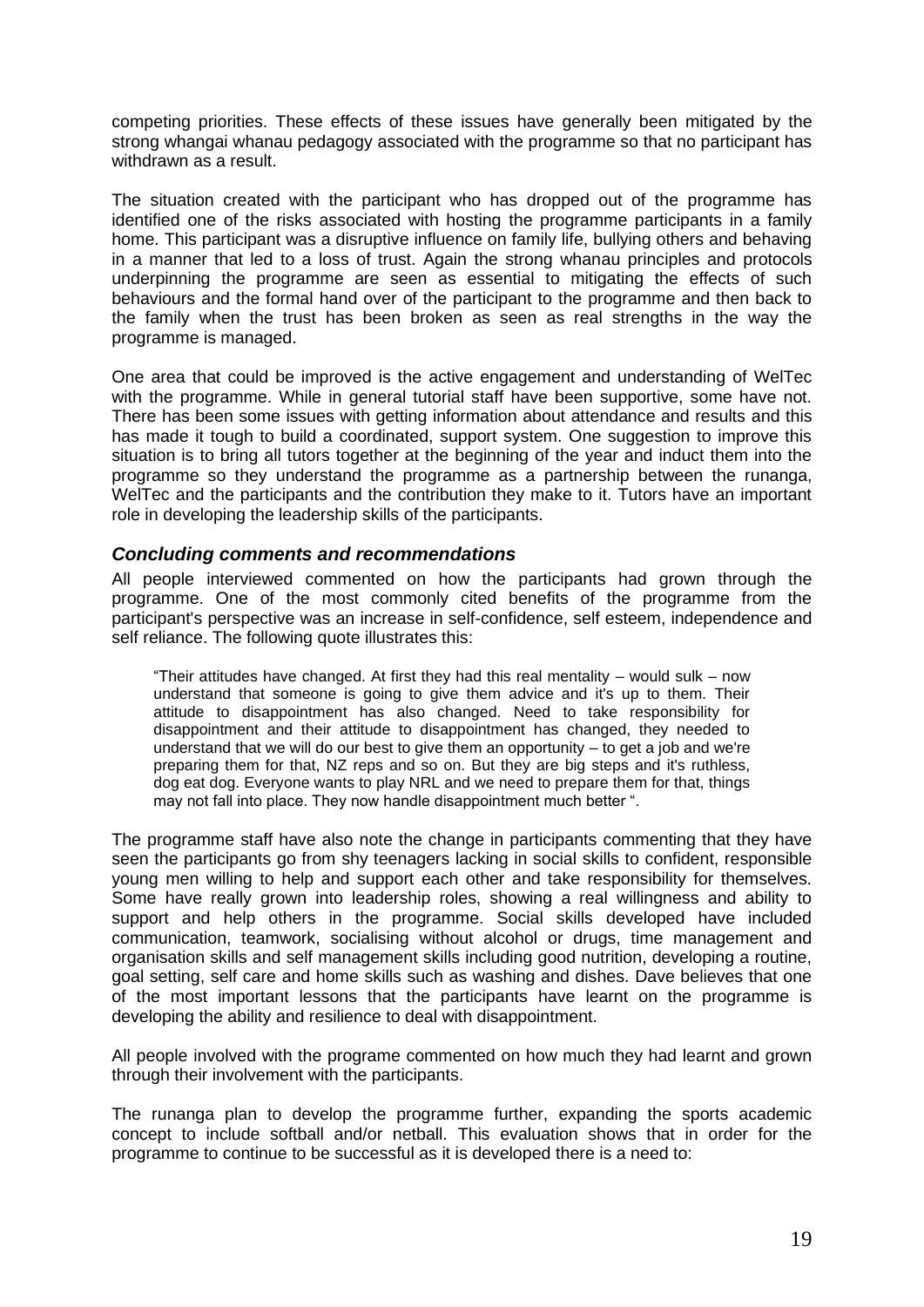- 1. Employ skilled programme leaders able to gain the respect of participants and to provide the necessary mentoring and support to maintain a strong whanau approach
- 2. Explore potential models for training and developing programme leaders/mentors to provide a consistent approach as the model is expanded across a range of programmes.
- 3. Strengthen the partnership relationship with WelTec to ensure all staff involved with the programme understand and support its purpose and vision.
- 4. Maintain the scholarship programme that enables students from underprivileged backgrounds to continue to participate.
- 5. Identify suitable accommodation options that enable participants to develop their social and self management skills in a supported whanau whangai environment.
- 6. Explore mechanisms that could be implemented to build on the leadership skills developed in participants of the programme so that they share their skills and knowledge with their families/hapu/iwi. In this way the aim of the programme in building strong families through their children, so families make good choices, can be achieved.
- 7. Provide sufficient human and financial resources to maintain the strong supportive infrastructure created through the partnership relationship between WelTec and the runanga.
- 8. Develop a Steering Committee to reflect the partnership relationship between the runanga and WelTec and to provide governance and strategic oversight of the programme.

Some concern was expressed during the interviews of the potential to damage the programme by introducing a competing Wellington Rugby League Academy at WelTec in 2009. Any such moves will need to be discussed with the runanga prior to reaching agreement with Wellington Rugby League.

#### <span id="page-19-0"></span>*References*

Brinkerhoff, R.O. (2003). *The Success Case Method: Find Out Quickly What's Working and What's No*t. Berrett-Koehler, San Francisco,CA.

Hamilton, M.A., & Hamilton, S.F. (2005). *Mentoring. (Research FACTs and Findings).* Ithaca, NY: ACT for Youth Upstate Center of Excellence.